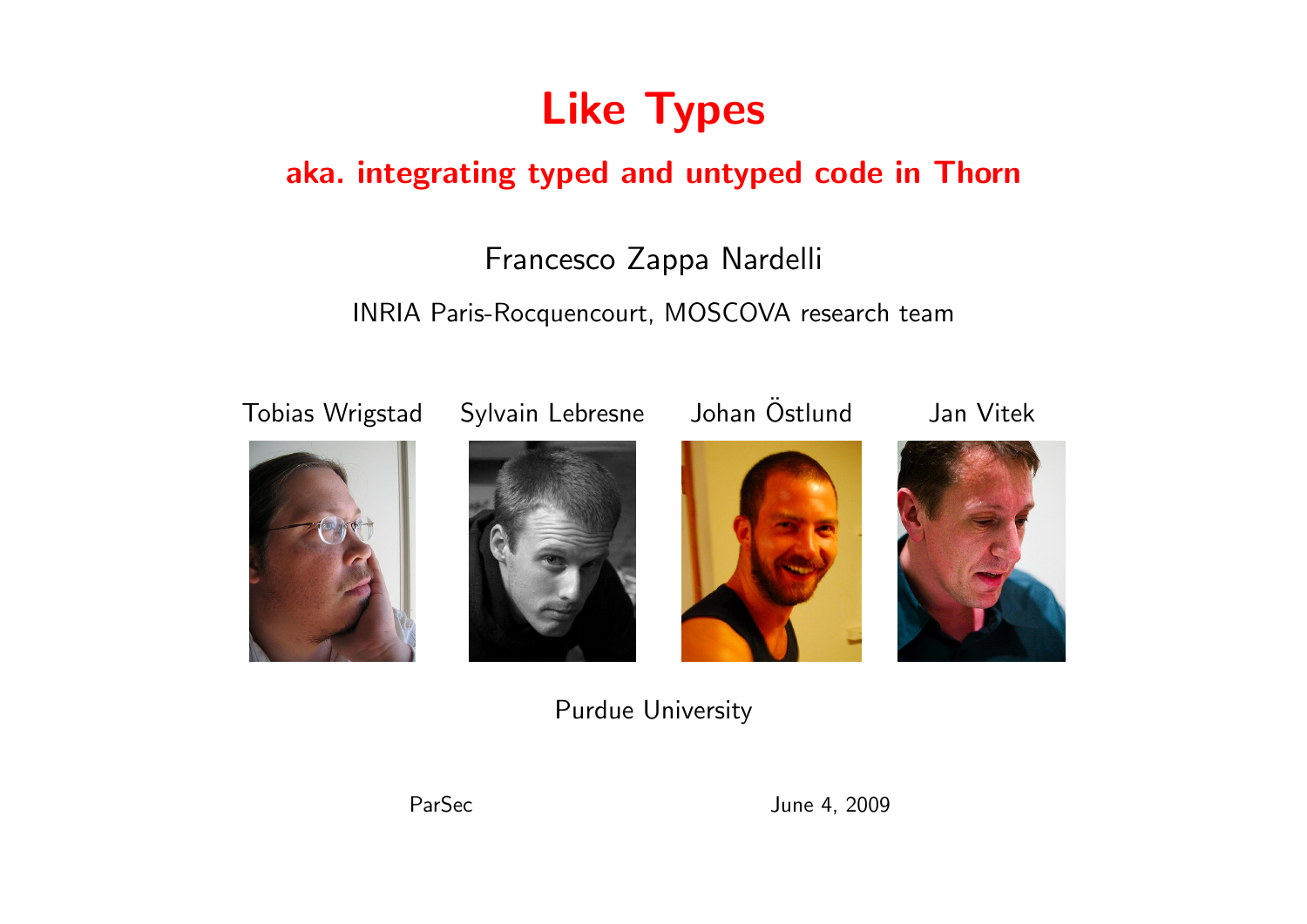# "Scripting" languages are:

- 1. maximally permissive: anything goes, until it doesn't;
- 2. maximally modular: a program can be run even when crucial pieces are missing;

These features enable rapid prototyping of software.

Perl, Python, Ruby, JavaScript, etc... are widely used.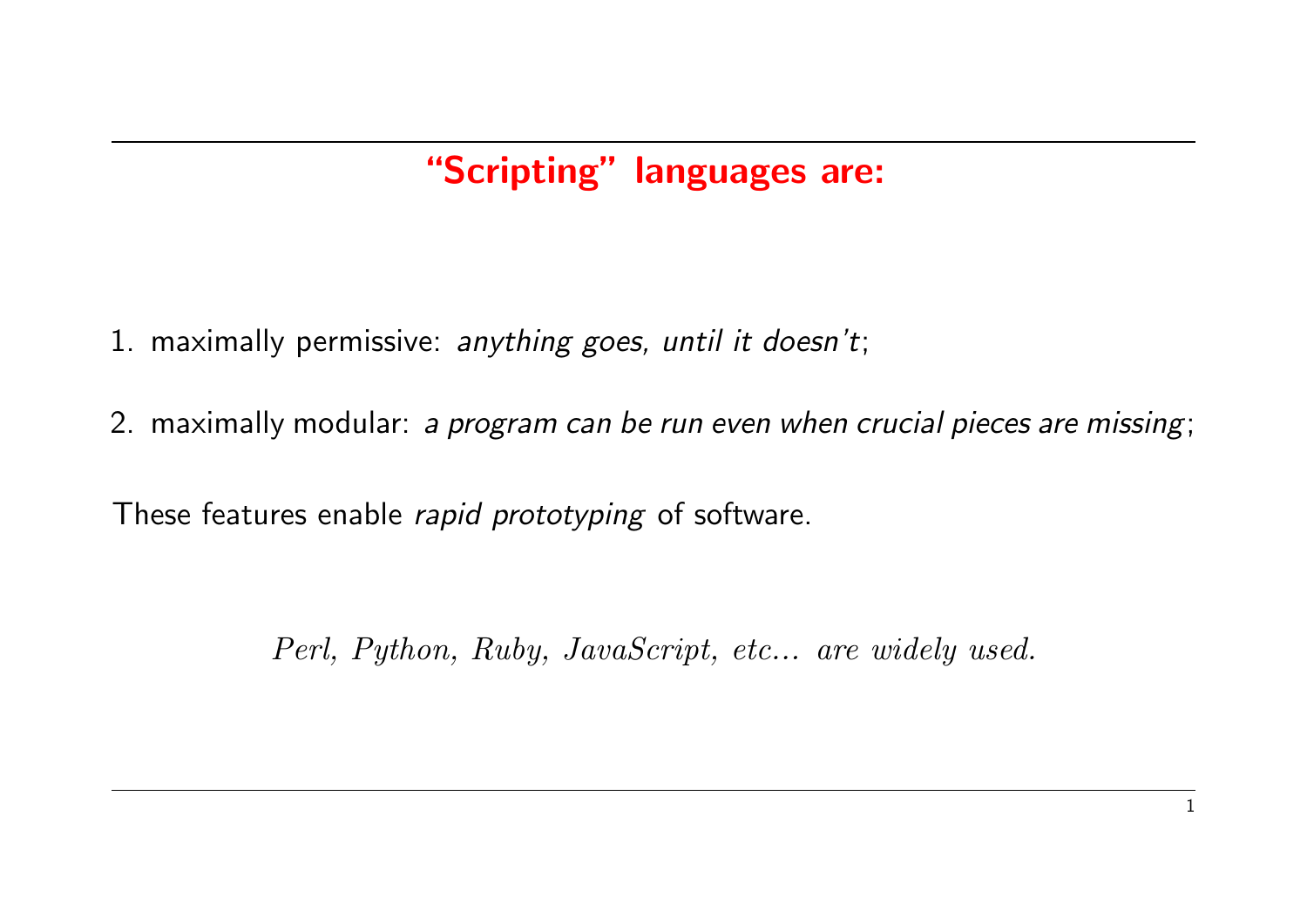## Some scripting languages features

- Return objects of different types depending on some value;
- methods can take arguments of different types;

fun typeMe  $(x,y) \rightarrow if x$  then  $y + 1$  else  $y \hat{ }$  "hola";

- overloading of method missing (in db, regexps on the method name to implement different queries);
- changing classes at run-time (add or delete a method, modify inheritance);

Remark: these are inherently hard to type.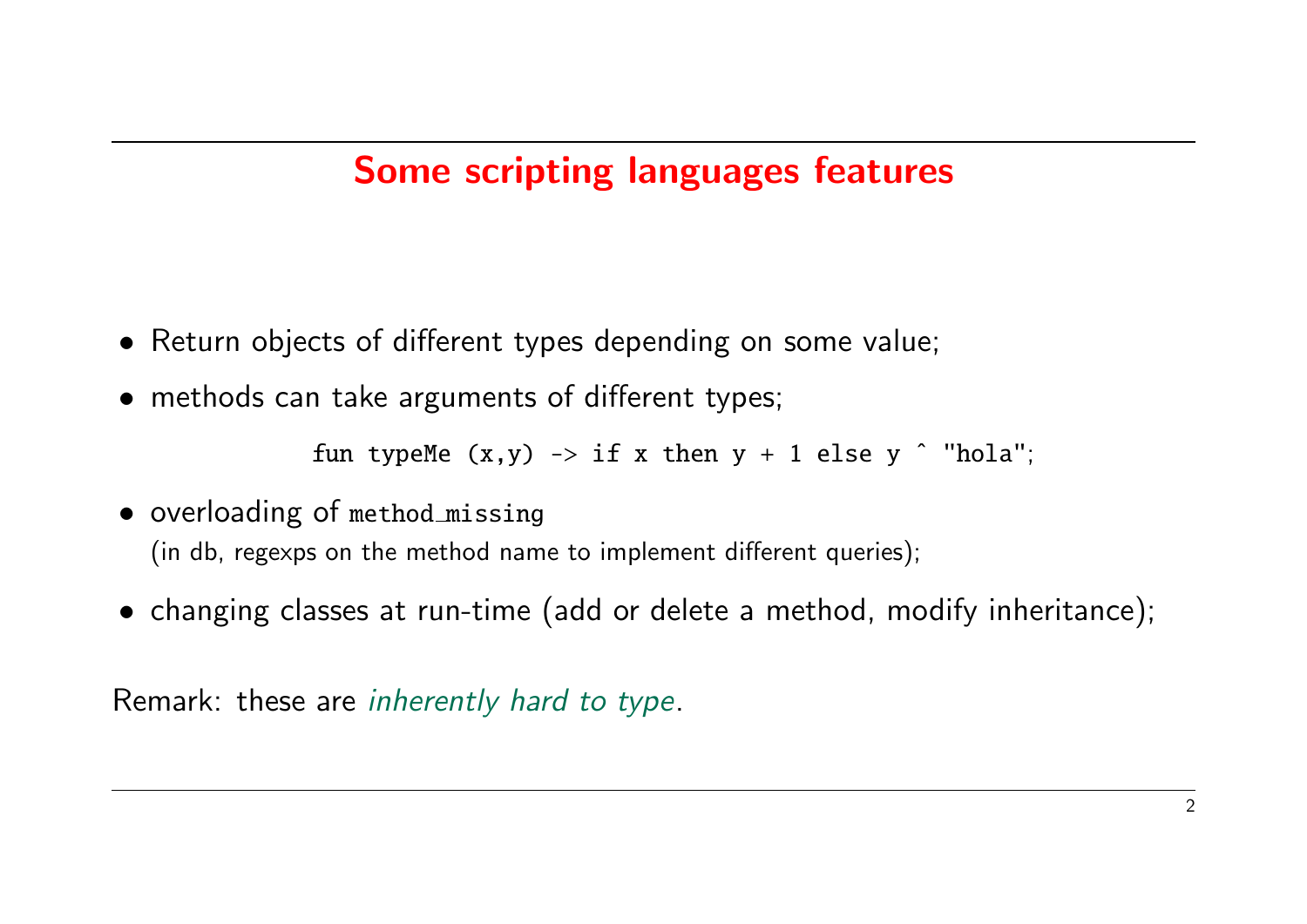## Remark: prototypes are often used as production code

In production code, types would be useful:

- untyped code is hard(er) to navigate;
- higher loads of data make speed a pressing issue.

Common approach:

• rewrite the untyped program in a statically typed language (e.g.,  $C++$ , Java).

Better:

incremental addition of type annotations (or module-by-module migration).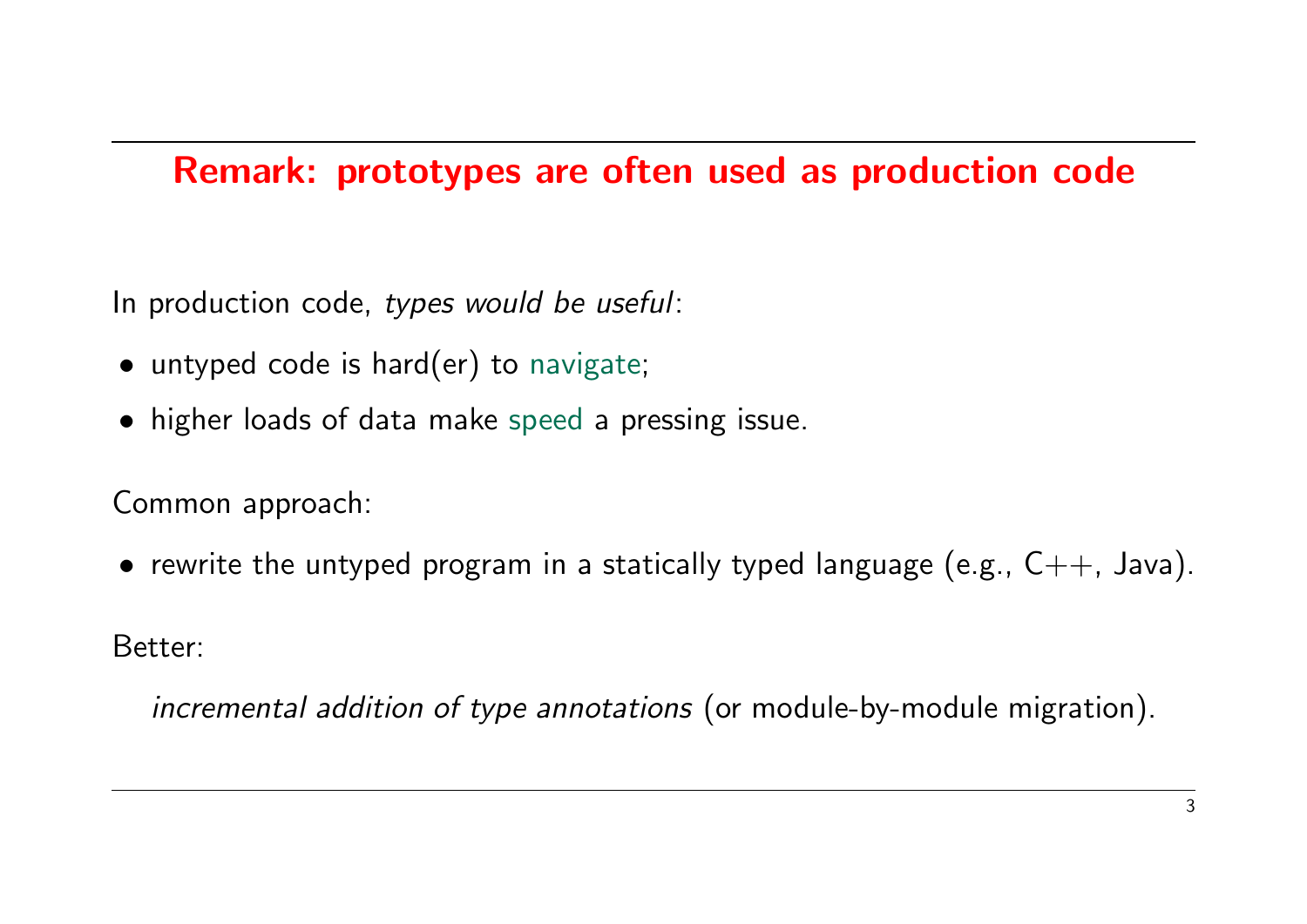# (Untyped) Point

A Point declaration in Thorn\* (a new scripting language from Purdue and IBM):

```
class Point(var x, var y) {
  fun getX() = x;
  fun getY() = y;
  fun move(p) { x := p.getX(); y := p.getY() }
}
```
(x and y are fields, and Point is both a class name and a trivial two argument constructor.)

|               | $o = Point(0, 0);$ # create a point       |
|---------------|-------------------------------------------|
|               | $a = Point(5, 6);$ # create another point |
| $a.move(o)$ ; | # move point a to point o                 |

∗ IBM systematically choses ugly names to minimise the risk of copyright conflicts.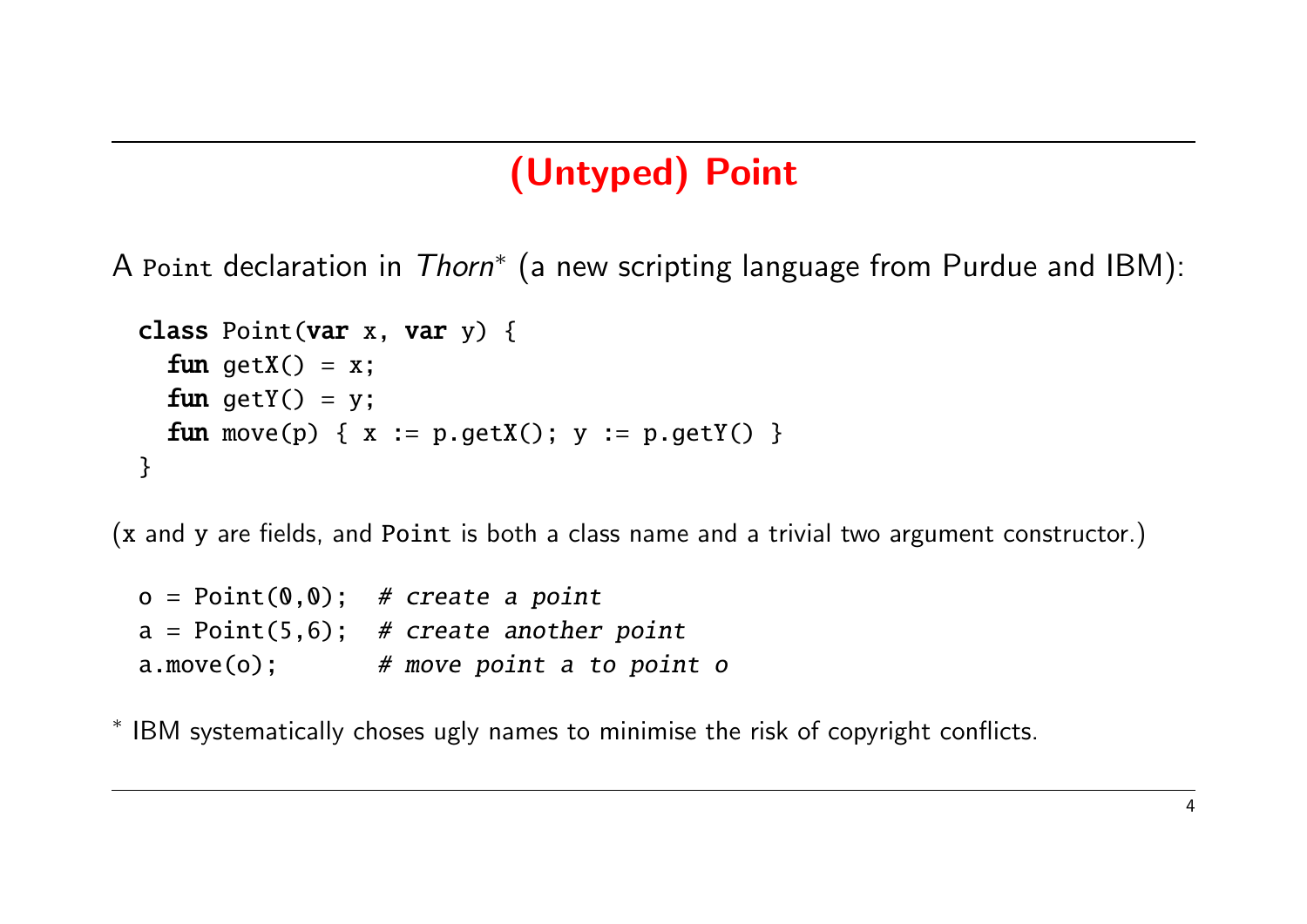## Partially typed point

Suppose that we want to annotate Point to make the coordinates integers:

```
class Point(var x : Int, var y : Int) {
  fun qetX() : Int = x;
  fun getY() : Int = y;
  fun move(p) { x := p.getX(); y := p.getY() }
}
```
We want the method move to accept any object, with the hope that if the actual object provides getX and getY method that return integers, the program should run just fine...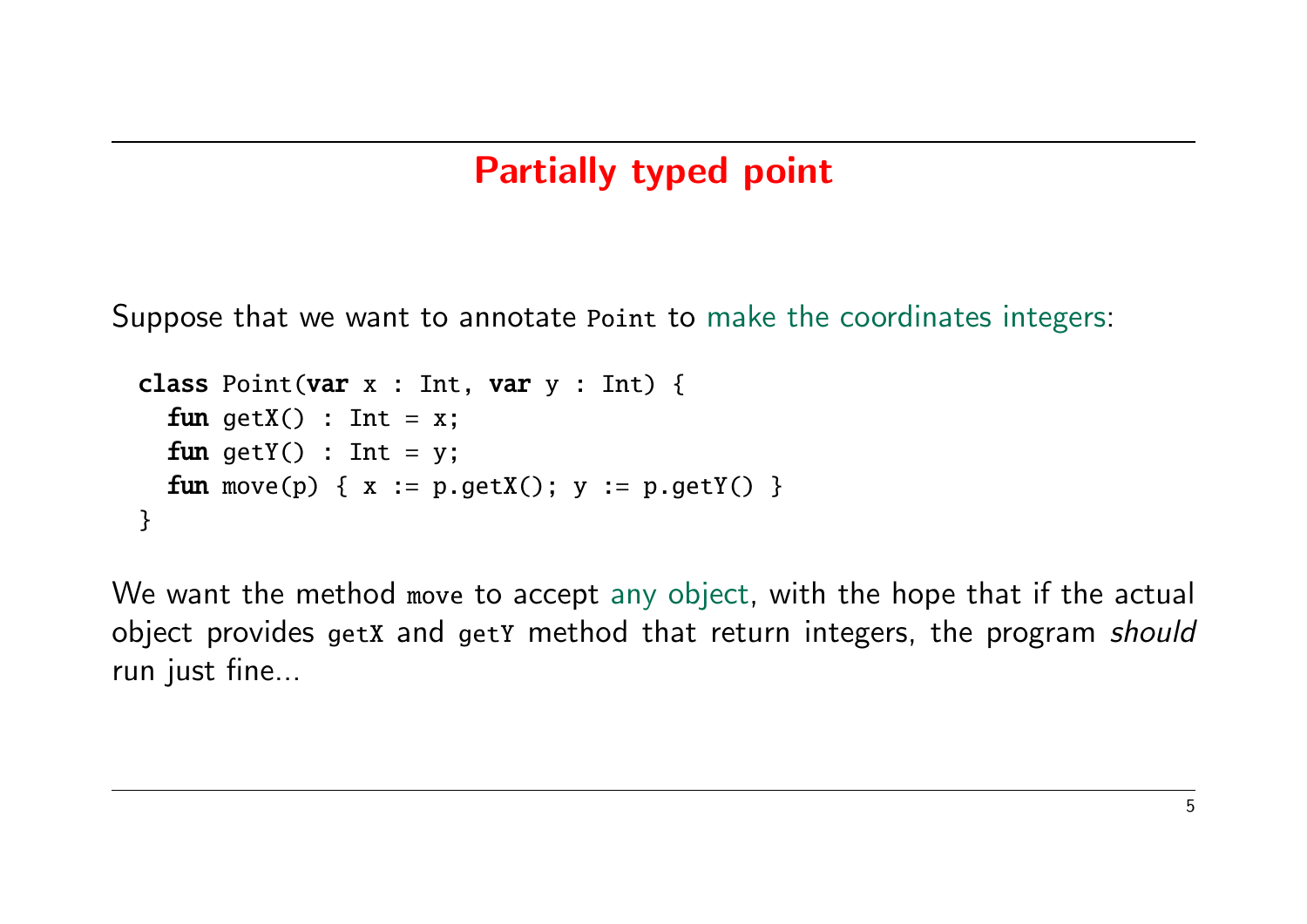### Extensive literature? Short (and partial) review.

The type systems of *Strongtalk* (Bracha and Griswold), TypePlug (Haldiman et al.),  $Bab$ yJ (Anderson and Drossopoulou),  $\mathbf{Ob}^?_{<:}$  (Siek and Taha), leave us with two options:

- 1. omit the type of p: flexible but unhelpful;
- 2. type p as Point: safe but inflexible. For instance, it forbids:

```
class Coordinate(var x: Int, var y: Int) {
 fun getX(): Int = x; p = Point(0,0);fun getY(): Int = y; \qquad \qquad c = Coordinate(5,6);
} p.move(c)
```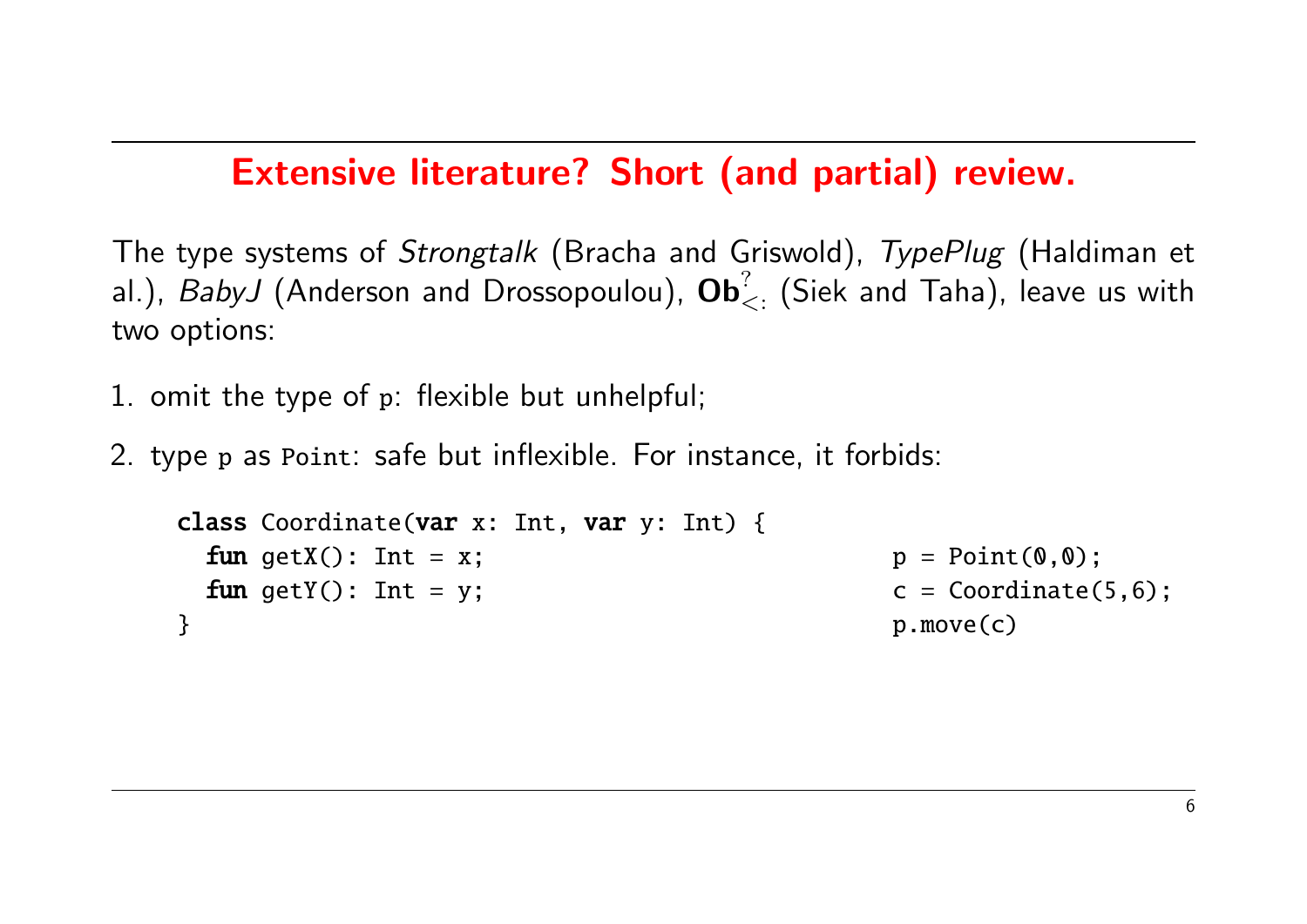## Structural subtyping

Strongtalk, TypePlug, and  $\mathbf{Ob}^?_{<:},$  support *structural subtyping*.

Apparently quite flexible: if p: Point, then any object that *structurally conforms* to Point can be passed as an argument to move.

But Coordinate is not a structural subtype of Point. Solution: invent more general types e.g.

```
class XY {
 fun getX(): Int;
 fun qetY(): Int;
} fun move (p:XY) \{ ... \}
```
Result on large programs: large family of types that must be kept in synch and have no meaning to the programmer.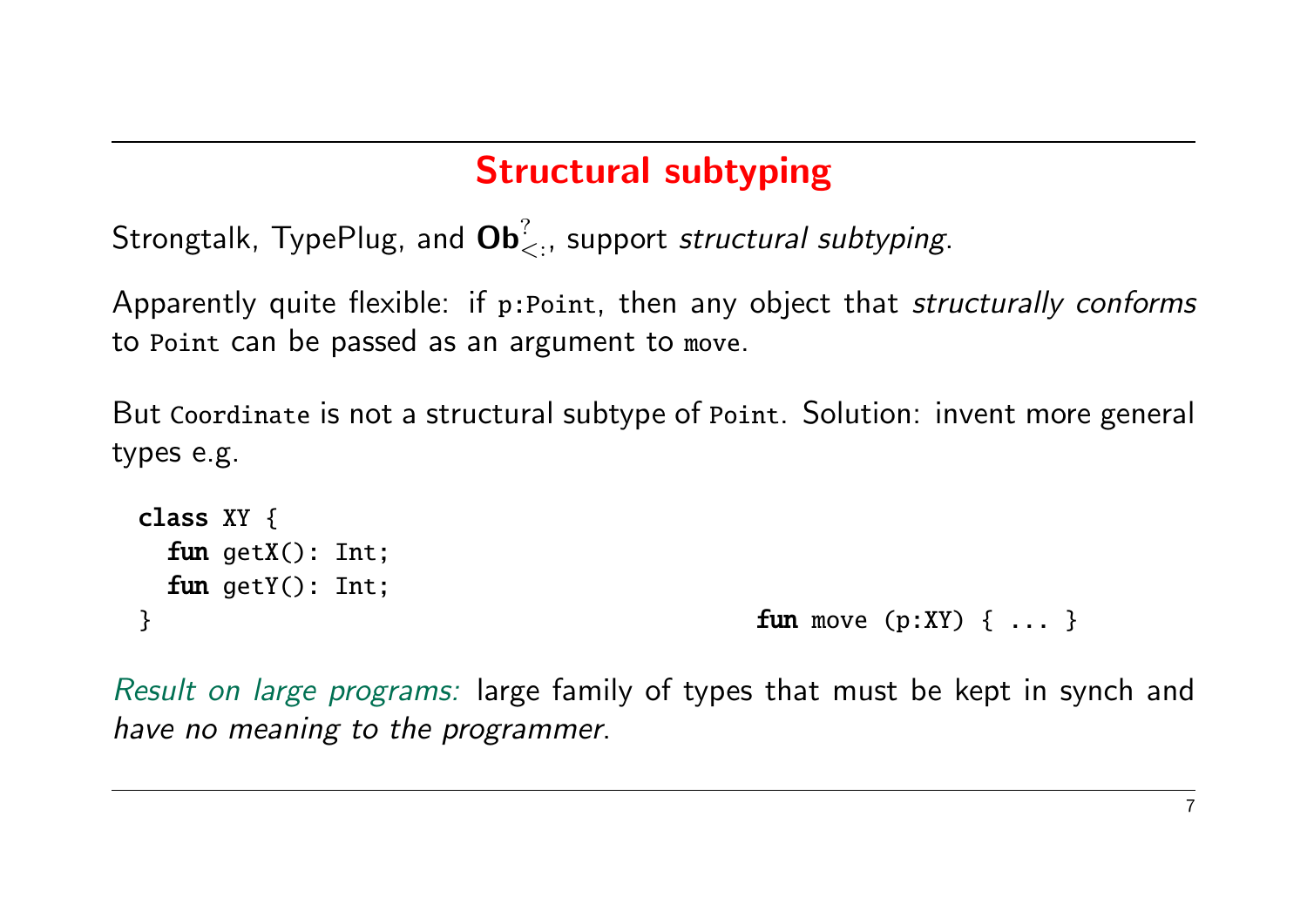# Soft typing

Idea (Cartwright and Fagan, 1991):

infer the minimal constraints (similar to the class XY), and either warn (and insert the appropriate run-time check) or reject the program.

#### Problems:

- requires structural subtyping or a complete subtype hierarchy;
- a typo in a method name generates a bogus constraint (hard to debug);
- no help from IDEs;
- compile-time optimisations hard.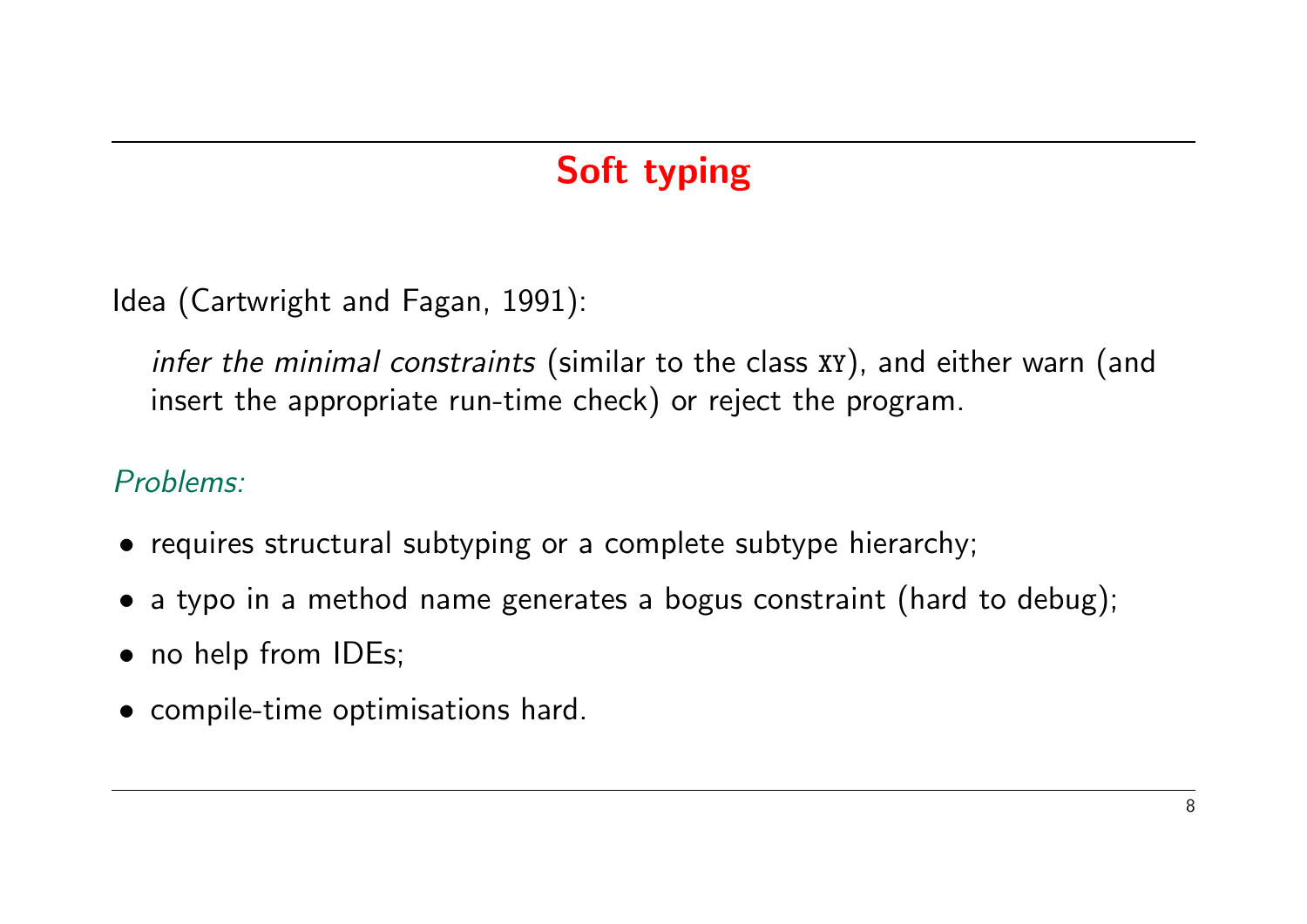## Gradual typing

```
Idea (Siek and Taha, 2006):
```

```
whenever we go from untyped to typed code, insert the appropriate cast.
```
For instance, the last line of the program

```
class Foo { fun bar(x: Int) x*x; }
f:Foo = Foo();
f.bar(xyzzy); # does not type check
```
is compiled as f.bar((Int) xyzzy).

Doubt: what do casts do at runtime?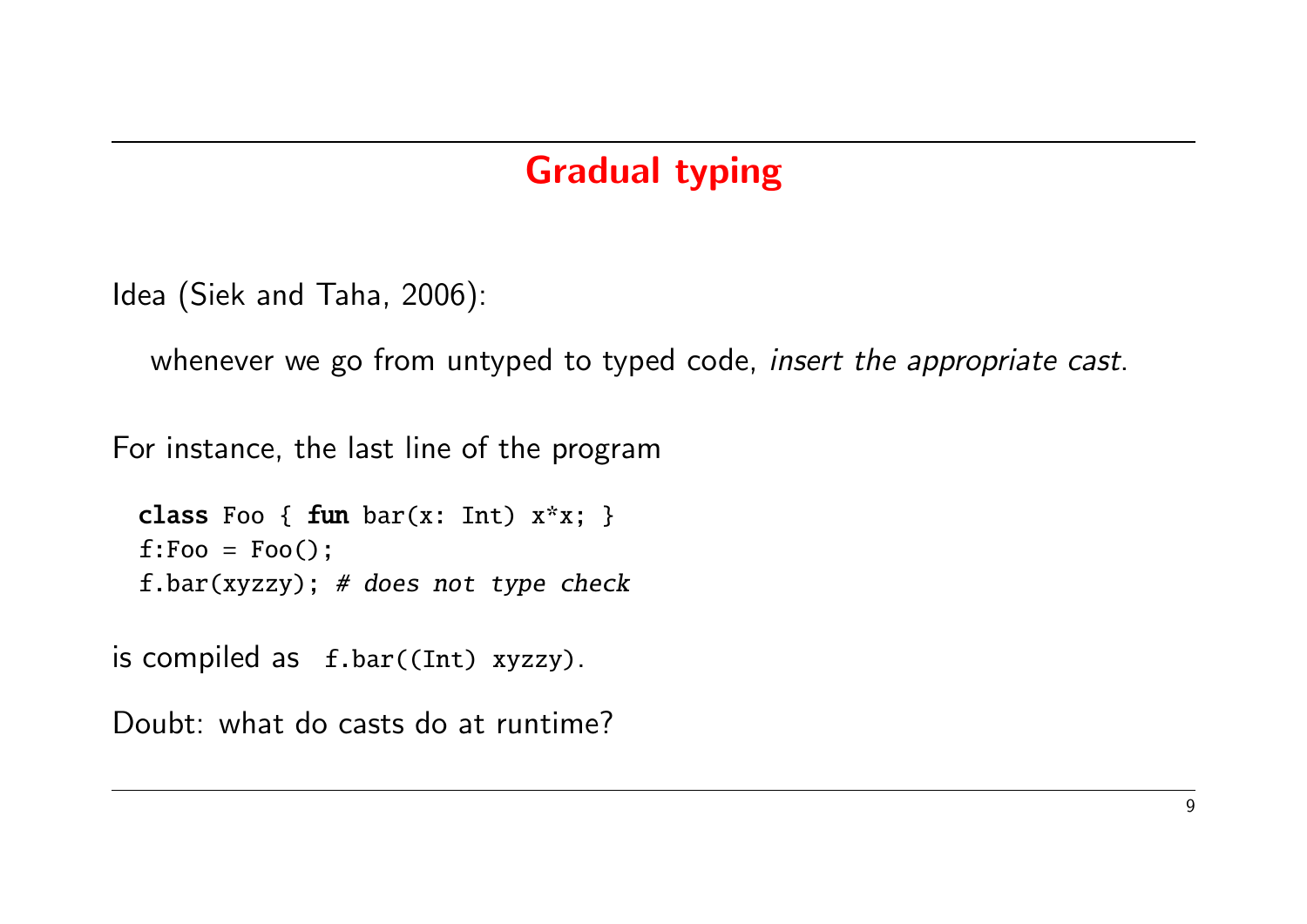### Gradual typing and run-time wrappers

```
class Ordered {fun compare(o:Ordered):Int;}
class SubString {fun sub(o:String):Bool;}
fun sort(x: [Ordered]):[Ordered] = ...fun filter(x: [SubString]): [SubString] = ...
```
- Testing that an object has type [Ordered] is done in *linear time*;
- arrays are *mutable*: checking the type at the beginning of sort is not enough.

Only option: enclose datas in run-time wrappers:

```
fun plentyOfWrappers ( f: dyn ) {
 f':[SubString] = filter(sort(f));
 # f' = ([SubString]) ([Ordered])fv:SubString = f'[0];
 # v = (Substring)(Ordered)f'[0] }
```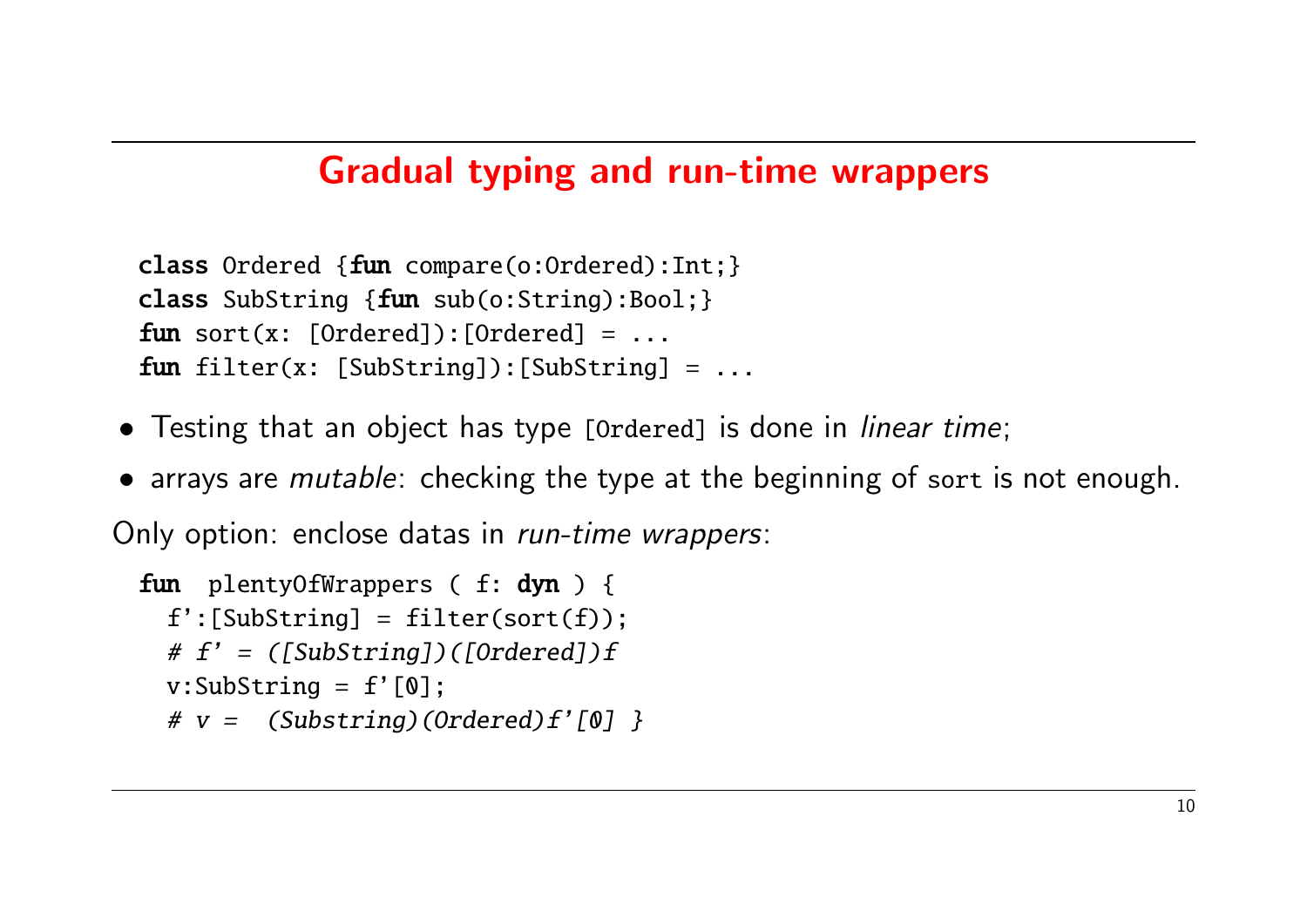# Our design principles

- 1. Permissive: try to accept as many programs as possible;
- 2. Modular: be as modular as possble;
- 3. Reward good behaviour:

programmer effort rewarded either with performance or clear correctness guarantee.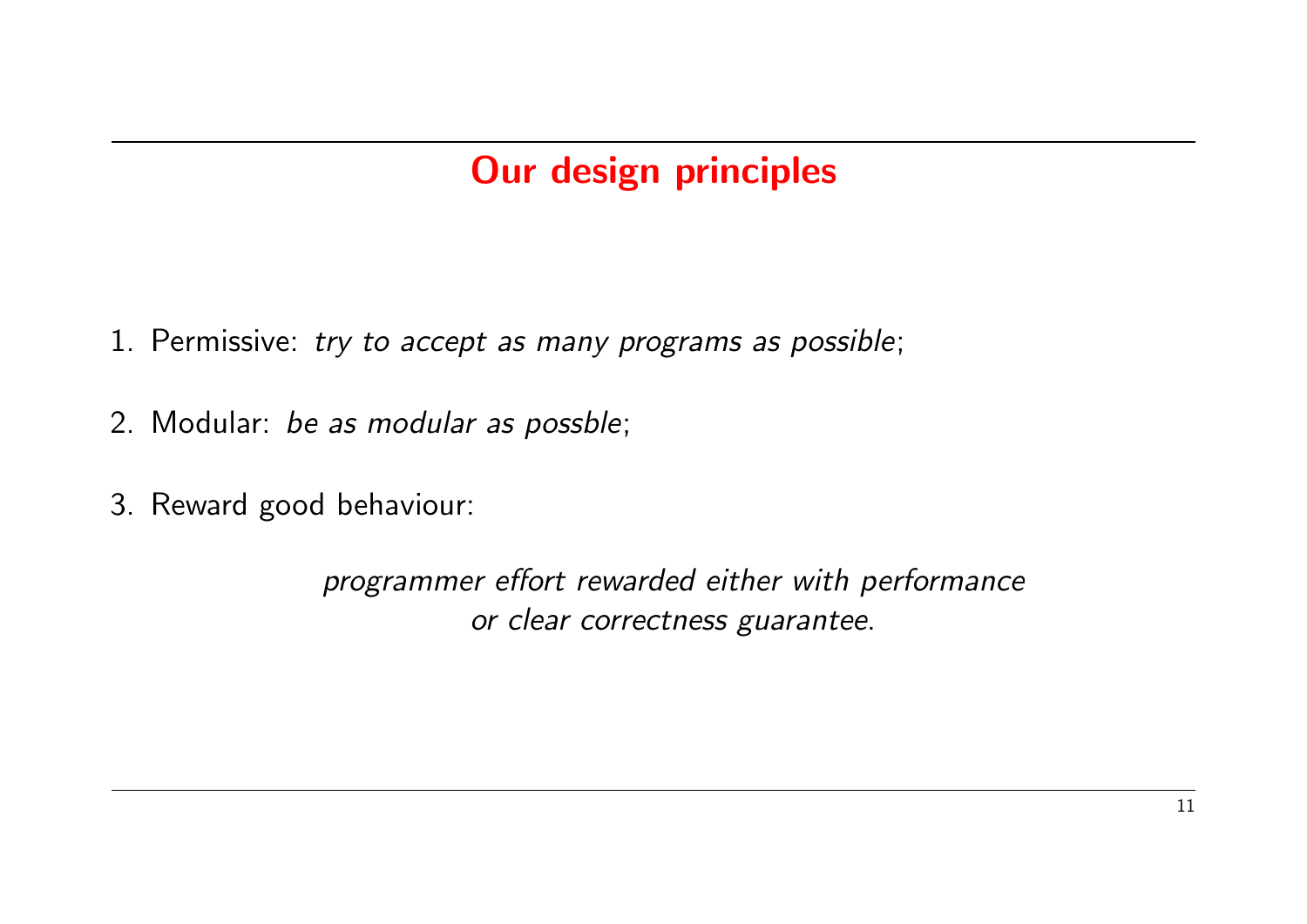### Like types

- For each class name C, introduce a like C type;
- the compiler checks that all *operations* on an object of type like C are well-typed if the object had type C;
- the run-time does not restrict binding of variables of type like C and checks at run-time that the invoked method exists.

A well-typed example:

```
fun move(p: like Point) { p = Point (0,0);x := p.getX(); # 1 c = Coordinate(5,6);
 y := p.getY(); # 2 p.move(c)
 # p.hog(); # 3 compile time error}
```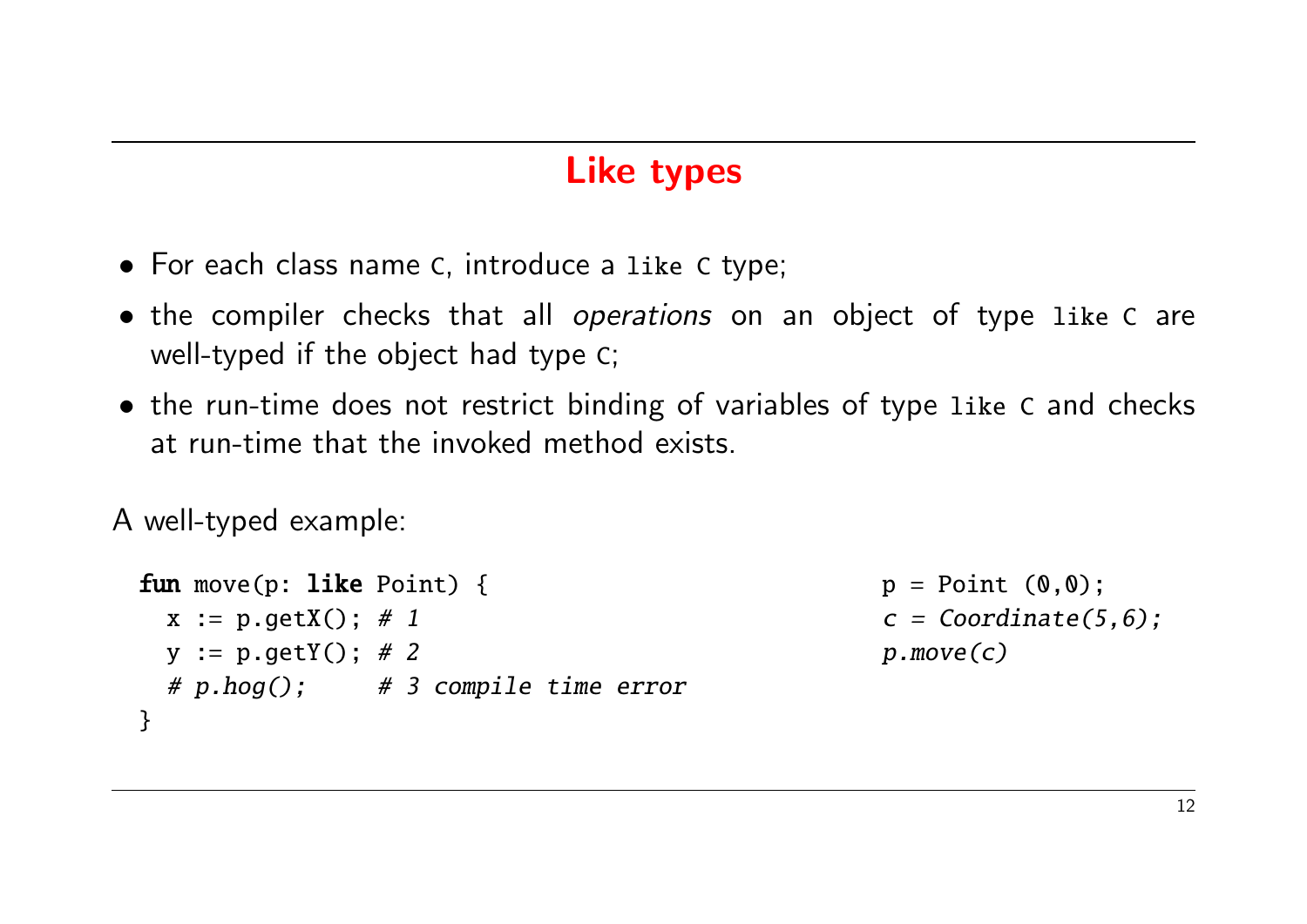### Like types: the big picture

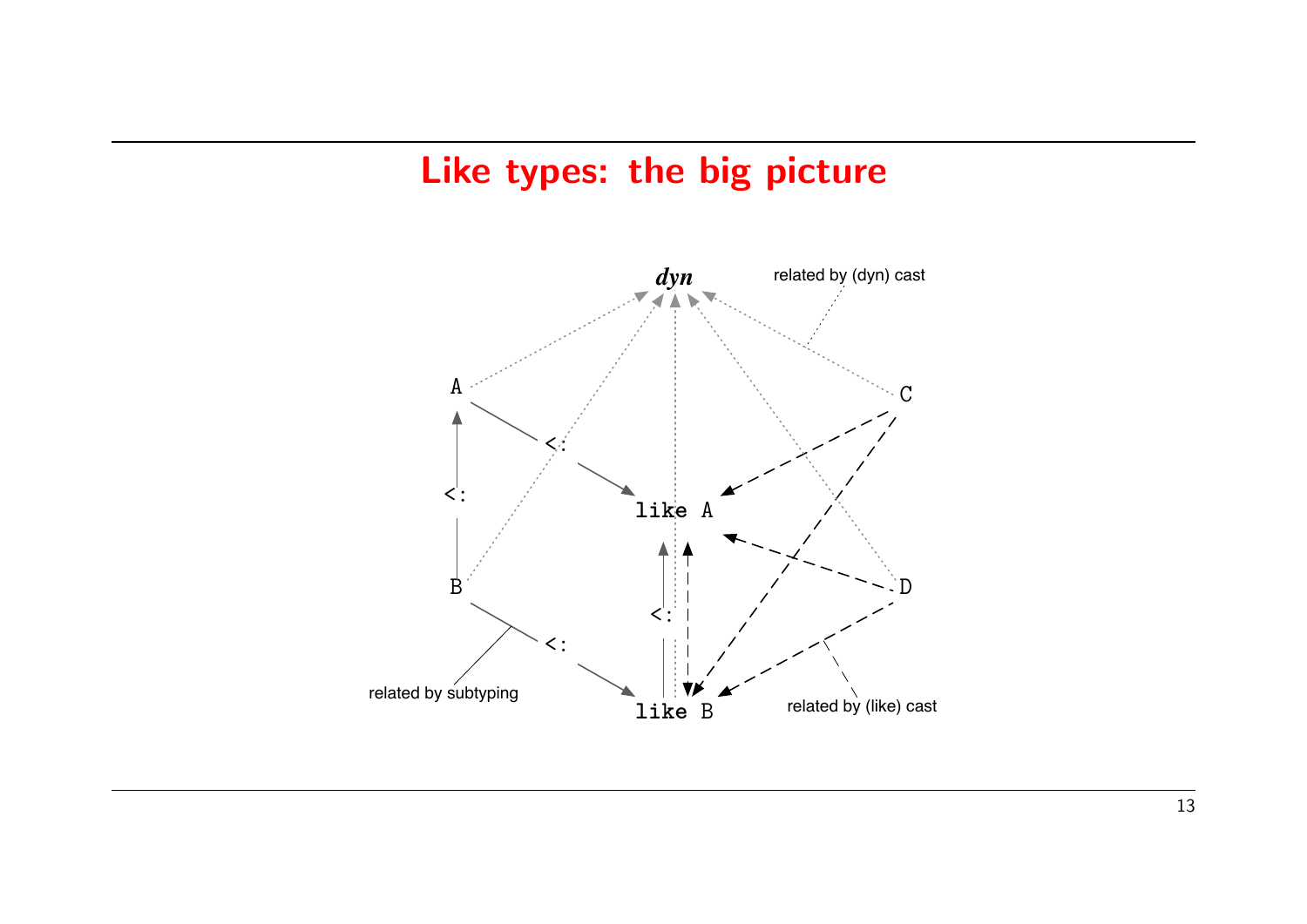## Like types

- A unilateral promise as to how a value will be treated locally;
- allows most of the regular static checking machinery;
- allows the flexibility of structural subtyping;
- concrete types can stay concrete, so more aggressive optimisations are possible;
- allow reusing type names as semantics tags;
- interact nicely with generics.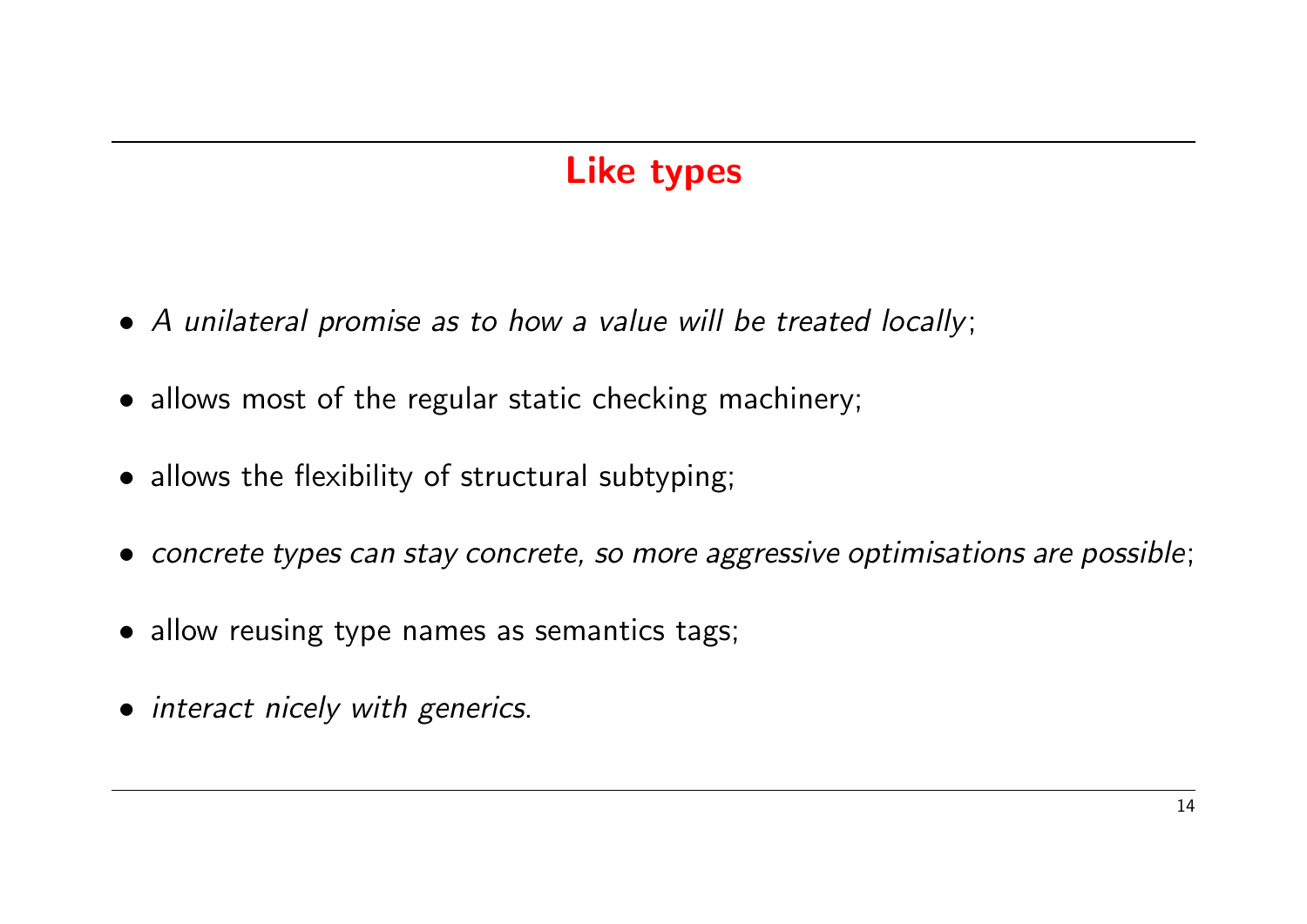### Wrapping untyped objects in like types

```
class Cell(var contents) {
  fun get() = contents;fun set(c) { contents := c }
}
class IntCell {
    fun get():Int;
    fun set(c:Int);
}
```
p: like IntCell =  $(like IntCell)$  Cell $(0)$ ;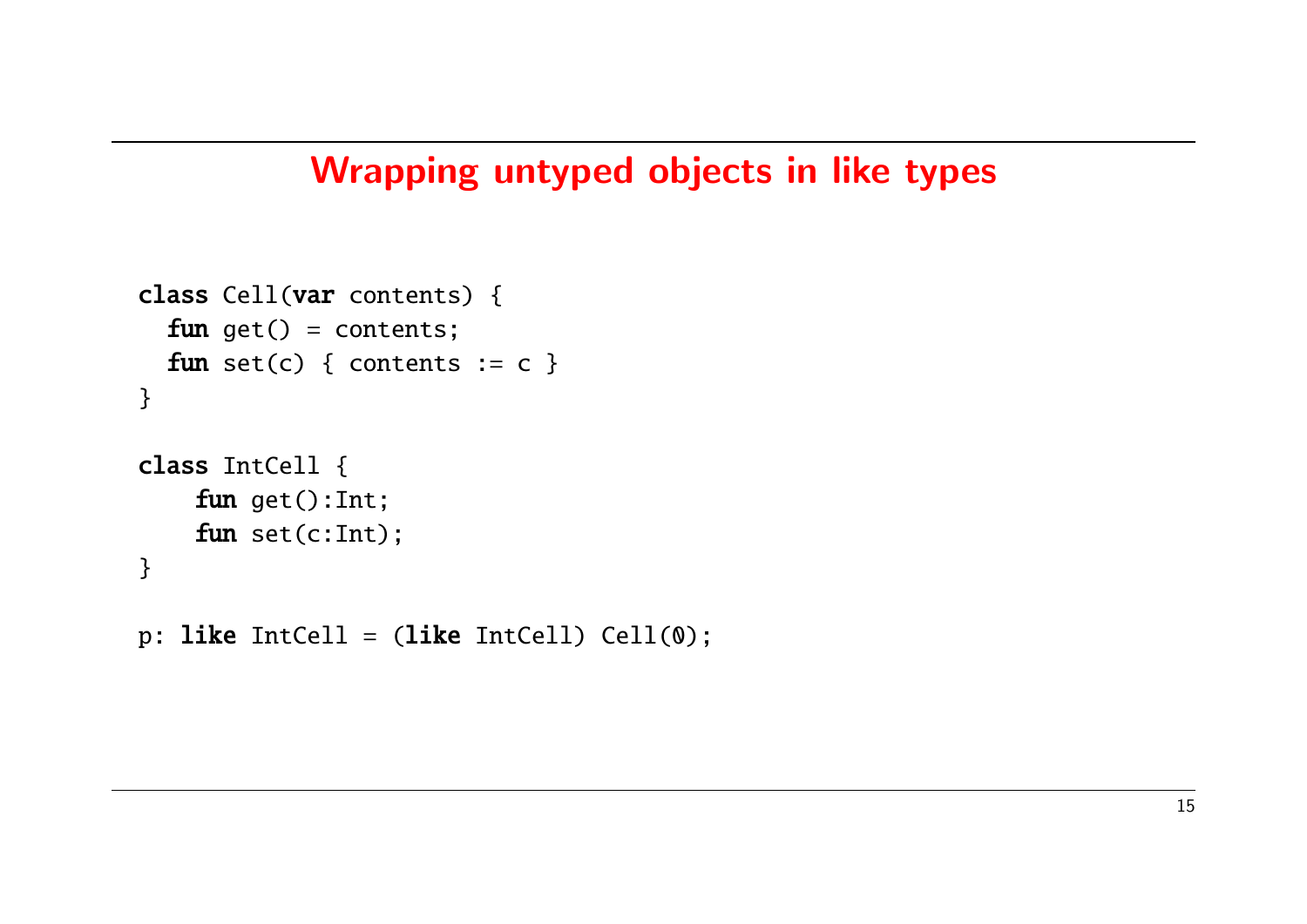#### Sort-of simple union types

```
fun typeMe(a,b) {
 if (a) # treat b as a Foo
 else # treat b as a Bar
}
```
class Foo\_Or\_Bar extends Foo, Bar;

```
fun typeMe(a:bool, b:like Foo_Or_Bar) {
 if (a) # treat b as a Foo
 else # treat b as a Bar
}
```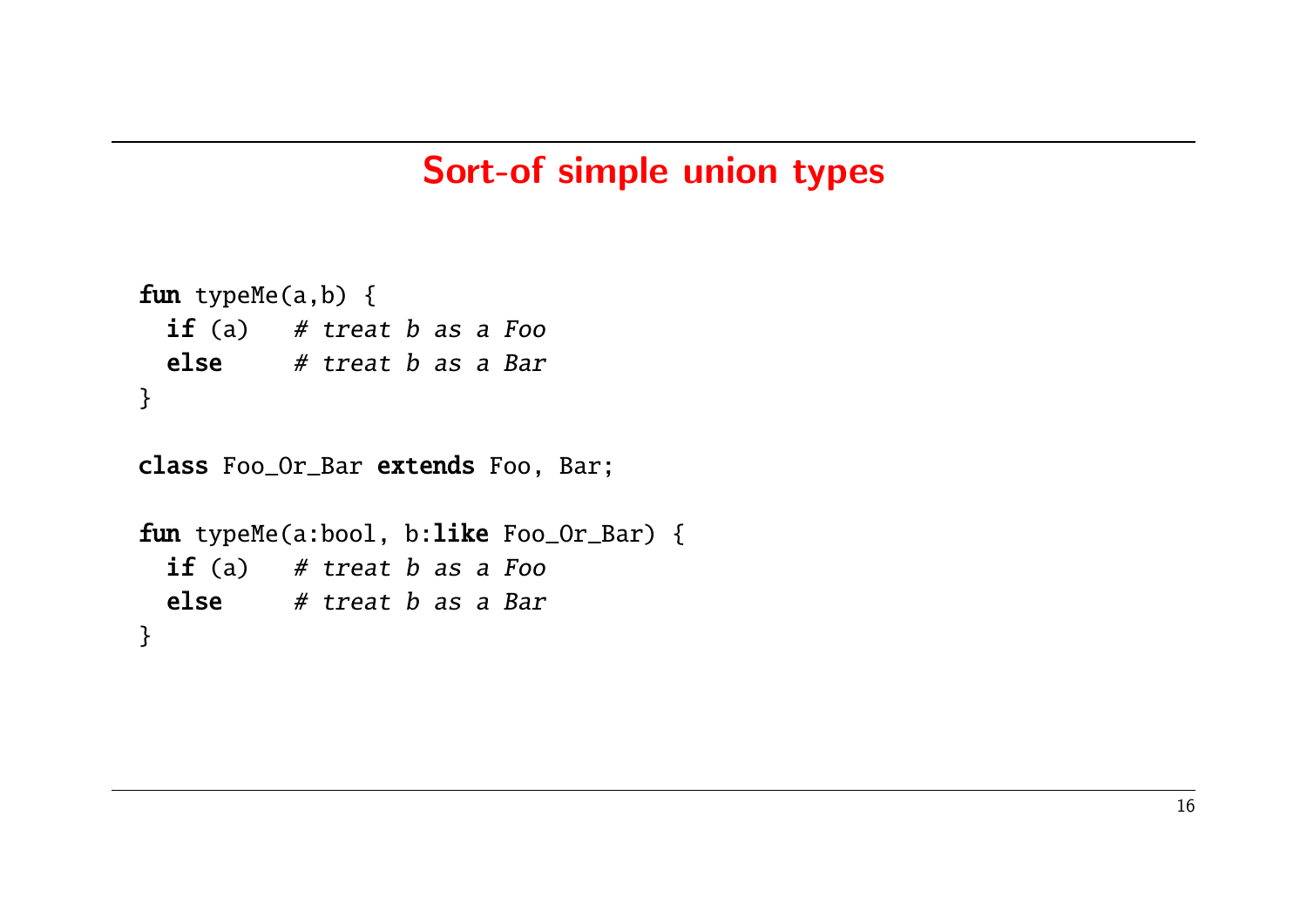## Metatheory: miniThorn

Basically an imperative version of FJ, with classes and methods defined as:

class C extends  $D \{ f ds; m ds \}$ 

 $t m (t_1 x_1 ... t_k x_k) \{ s ; \textbf{return } x \}$ 

Let  $C$  range over class names. Types are defined as

 $t := C |$  like  $C |$  dyn

and statements include method invocation and casts, denoted respectively as

$$
x = y \cdot m \left( y_1 \ldots y_n \right) \qquad \text{and} \qquad x = \left( t \right) y.
$$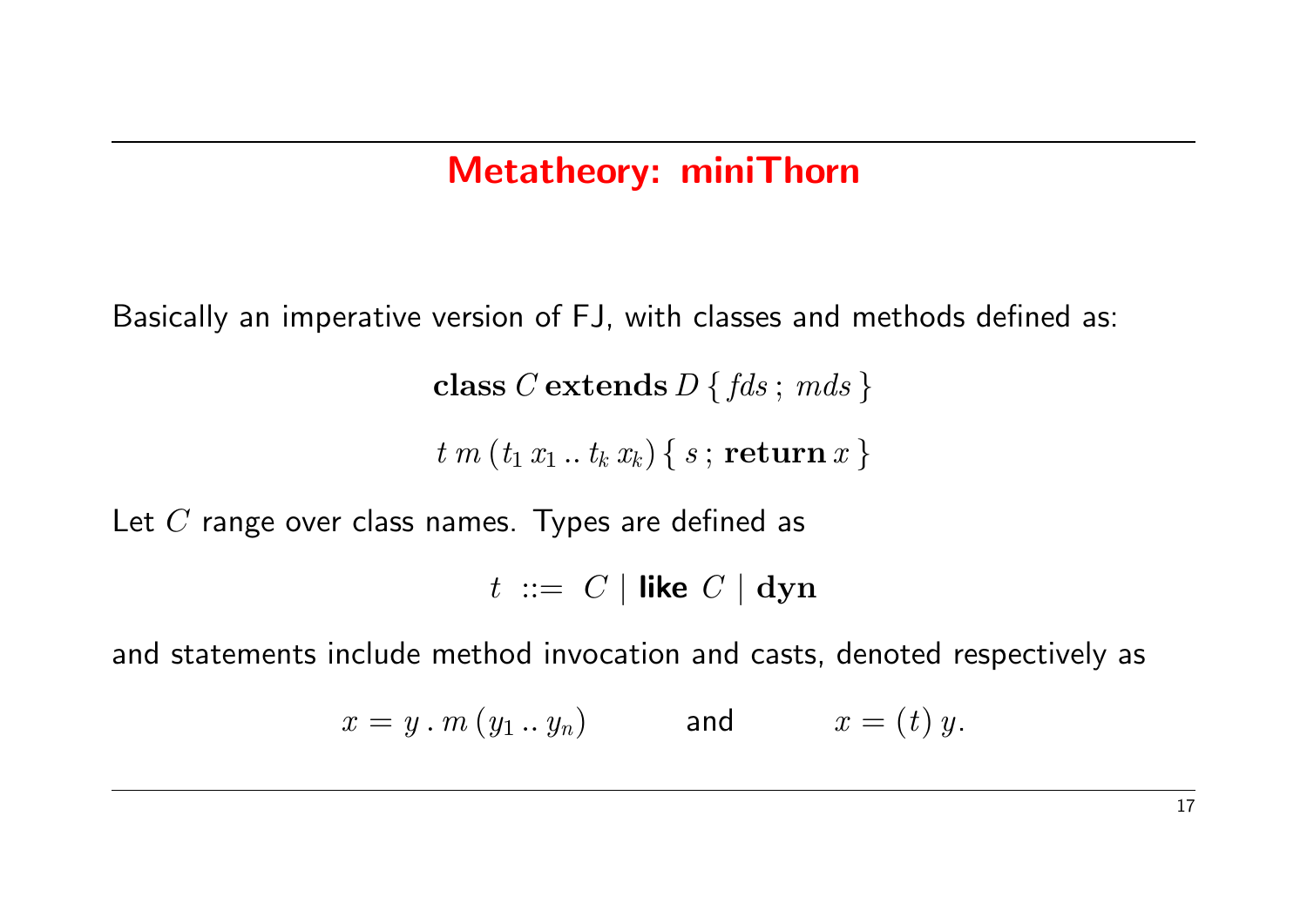### Typing of method invocation

$$
\Gamma \vdash y : C \lor \Gamma \vdash y : \textbf{like } C
$$
\n
$$
\textbf{mtype } (m, C) = t_1 \dots t_k \to t'
$$
\n
$$
\Gamma \vdash y_1 <: t_1 \quad \dots \quad \Gamma \vdash y_k <: t_k
$$
\n
$$
\Gamma \vdash x : t \qquad \qquad \Gamma \vdash y_1 : t_1 \quad \dots \quad \Gamma \vdash y_k : t_k
$$
\n
$$
t' <: t \qquad \qquad \Gamma \vdash x : \textbf{dyn}
$$
\n
$$
\Gamma \vdash x = y \dots m \left( y_1 \dots y_k \right)
$$
\n
$$
\Gamma \vdash x = y \dots m \left( y_1 \dots y_k \right)
$$

If the target object has a concrete or like type, then the type of the actual arguments is statically checked against the method type. This check is not (cannot be) performed if the target object has a dynamic type.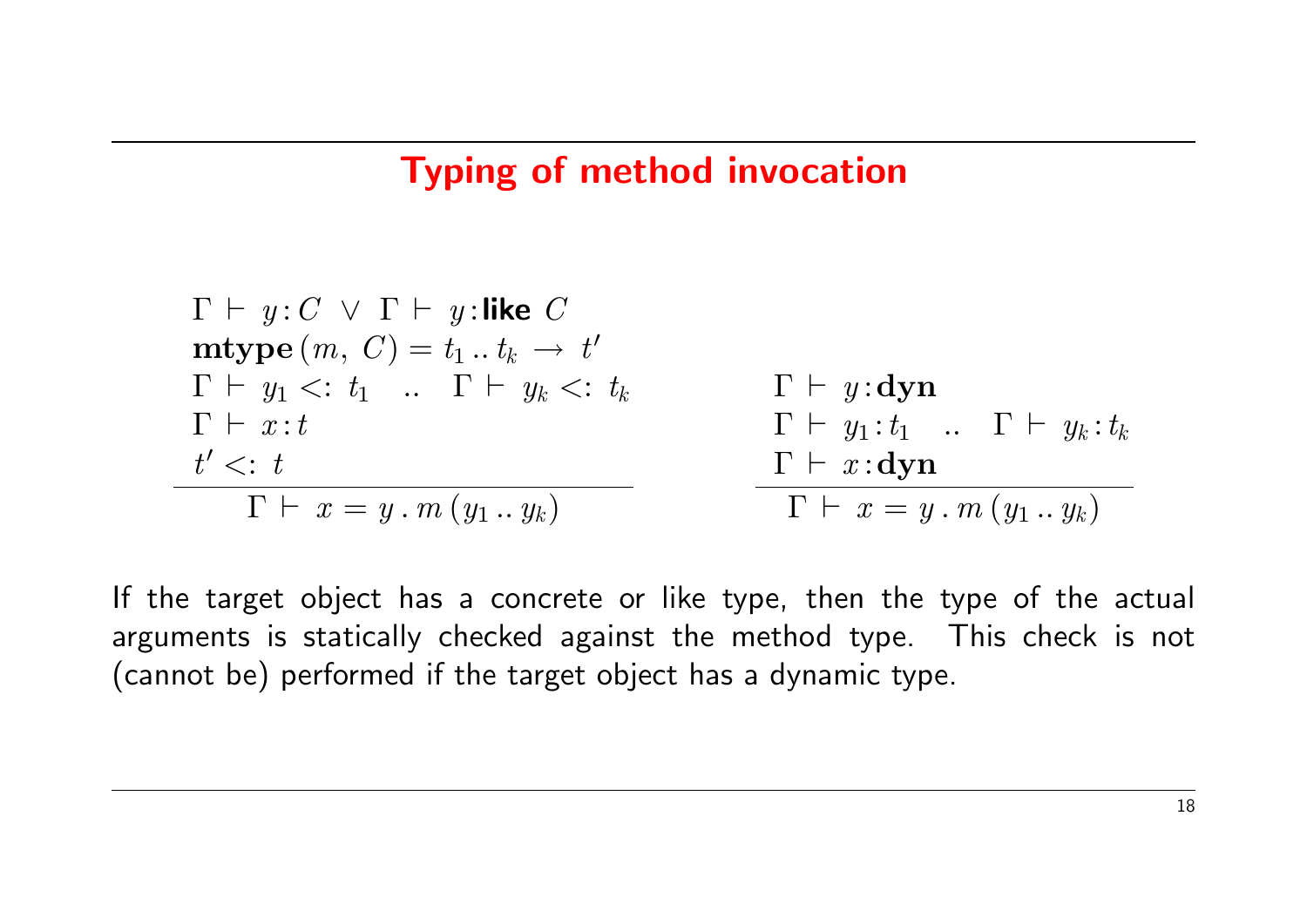#### Run-time state

Imagine that  $x : C$ ,  $y :$  like  $D$ , and  $z :$  dyn are aliased to the same object at location p. An environment F records variables mapped to stack-values sv:

$$
x \mapsto p
$$
  $y \mapsto (\text{like } D)p$   $z \mapsto (\text{dyn})p$ 

A state of the run-time is defined by a heap  $H$  of locations mapped to objects

$$
p \mapsto C(f_1 = sv_1; ..; f_n = sv_n)
$$

and a stack S of activation records

 $\langle F_1|s_1\rangle...\langle F_n|s_n\rangle$ .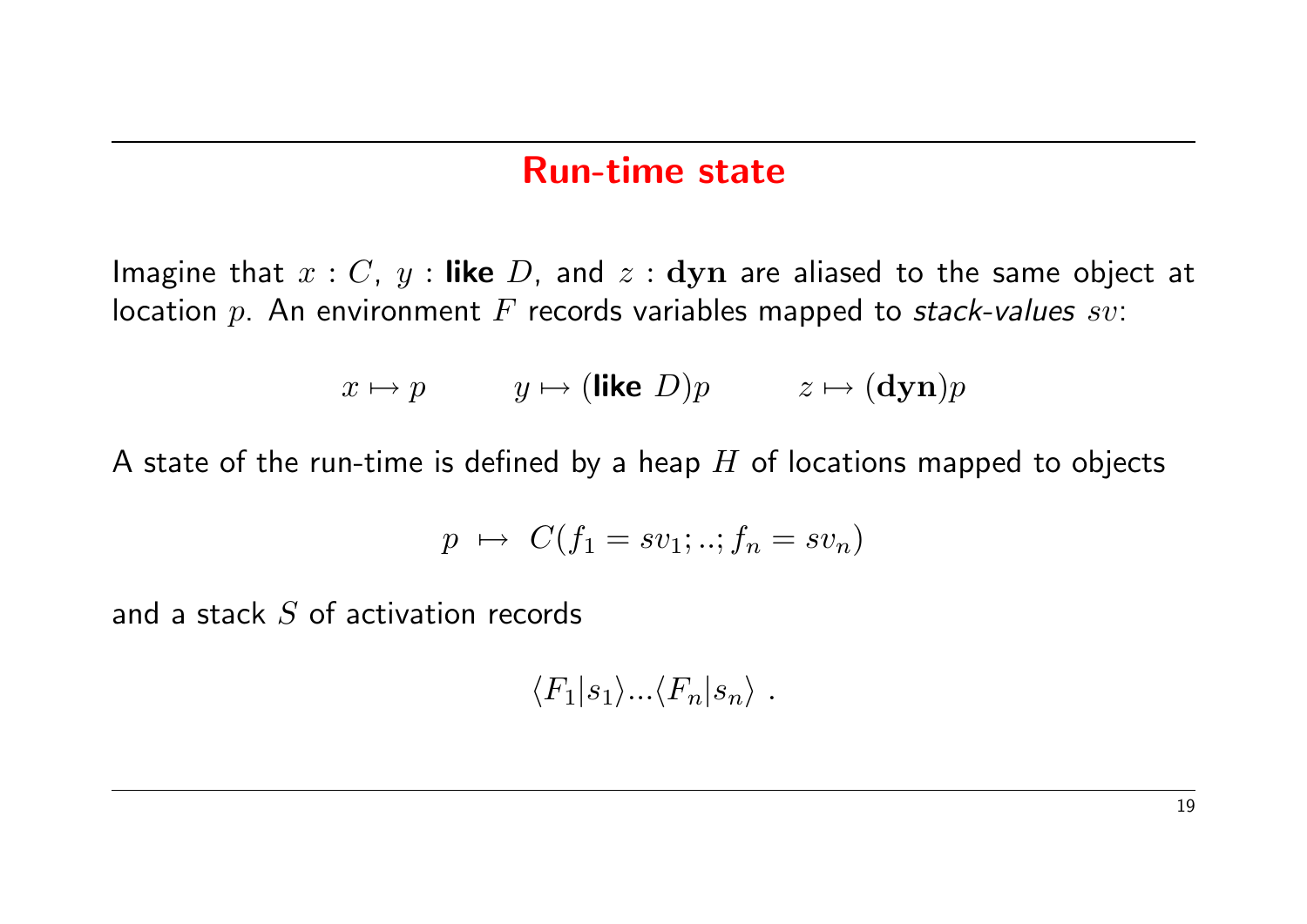### Run-time invariants

1. Objects in the heap are always well-formed:

$$
H(p) = D(...) \land D <: C
$$
\n
$$
T_H(p) = C
$$
\n
$$
T_H((\text{like } D)p) = \text{like } C
$$
\n
$$
T_H((\text{dyn})p) = \text{dyn}
$$
\n
$$
H(p) = C(f_1 = sv_1; ..; f_n = sv_n) \text{ implies } T_H(sv_i) = \text{ftype}(C, f_i).
$$

2. Relation between static types, stack values, and heap:

| Static type    |               | Stack value Object in the heap |
|----------------|---------------|--------------------------------|
| $\overline{C}$ | $\mathcal{D}$ | $H(p) = D()$ and $D \lt: C$    |
| like $C$       | (like $C)p$   | $H(p) = D()$                   |
| $\bf dyn$      | $(\bf{dyn})p$ | $H(p) = D()$                   |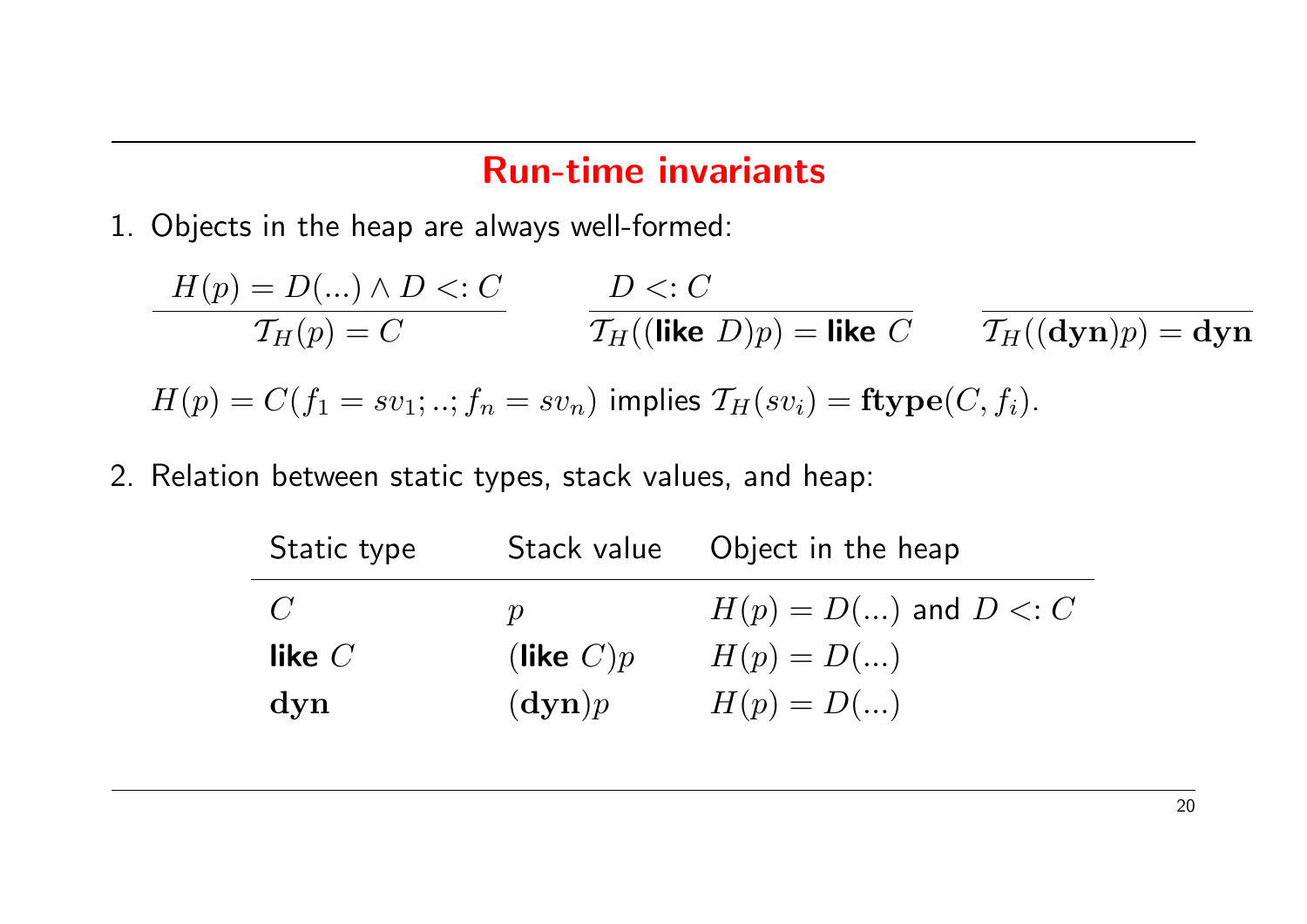# Semantics (1)

Method invocation on an object that statically has a concrete type  $C$ :

$$
F(y) = p
$$
  
\n
$$
H(p) = C(...)
$$
  
\n**nbody**  $(m, C) = x_1 ... x_n . s_0$ ; **return**  $x_0$   
\n
$$
F(y_1) = sv_1 ... F(y_n) = sv_n
$$
  
\n
$$
H | \langle F | x = y . m (y_1 ... y_n) ; s \rangle S \longrightarrow
$$
  
\n
$$
H | \langle [[x_1 \mapsto sv_1 ... x_n \mapsto sv_n] [this \mapsto p] | s_0 ; return  $x_0 \rangle \langle F | x = ret ; s \rangle S$
$$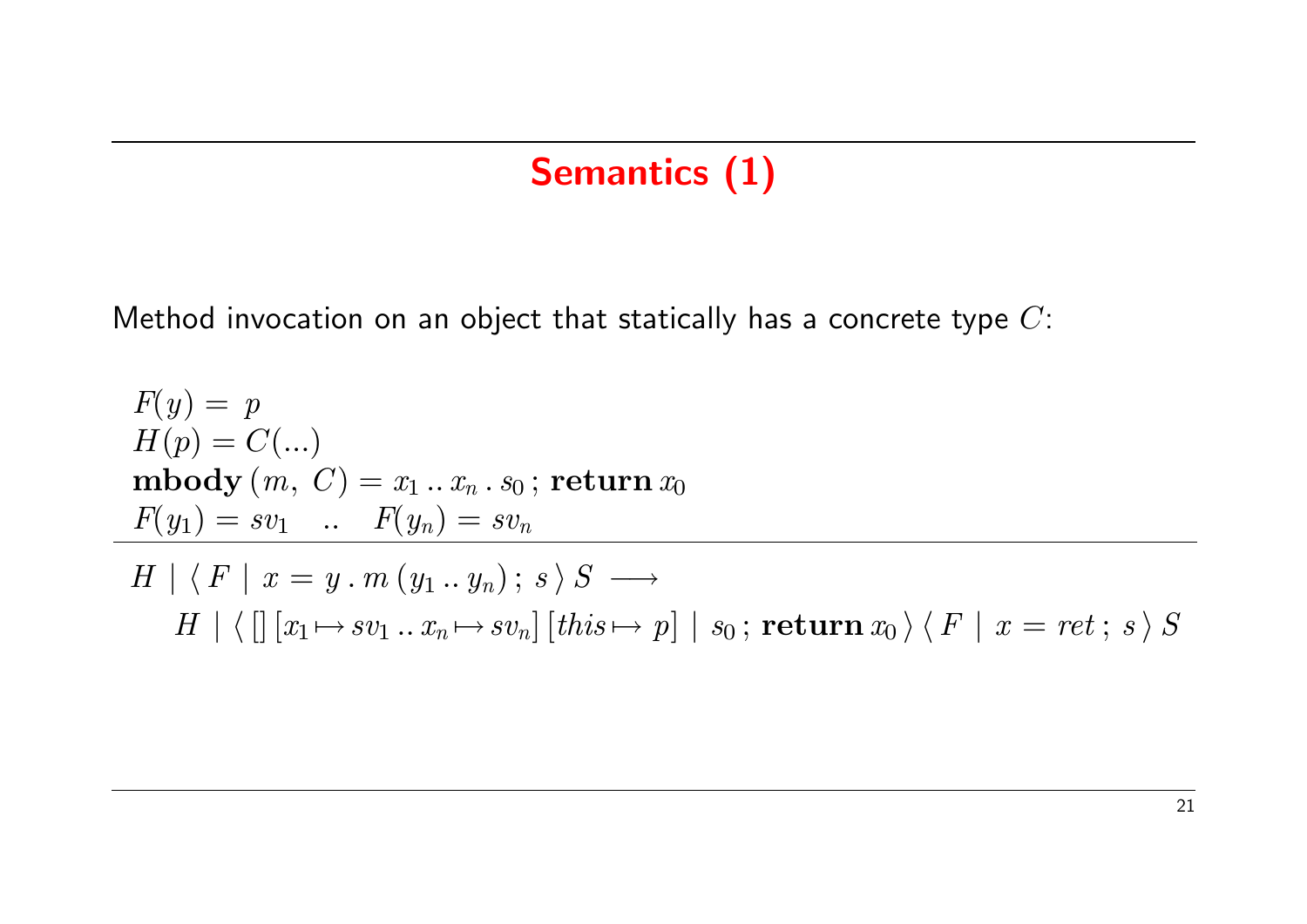# Semantics (2)

Method invocation on an object that statically has type like  $C$ :

 $\overline{\phantom{0}}$ 

$$
F(y) = (\text{like } C) p
$$
  
\n
$$
H(p) = D(...)
$$
  
\n**mype**  $(m, C) = \text{mtype}(m, D)$   
\n**mbody**  $(m, D) = x_1 ... x_n . s_0$ ; **return**  $x_0$   
\n
$$
F(y_1) = sv_1 ... F(y_n) = sv_n
$$
  
\n
$$
H | \langle F | x = y . m (y_1 ... y_n) ; s \rangle S \longrightarrow
$$
  
\n
$$
H | \langle [x_1 \mapsto sv_1 ... x_n \mapsto sv_n] [this \mapsto p] | s_0 ; \text{return } x_0 \rangle \langle F | x = ret ; s \rangle S
$$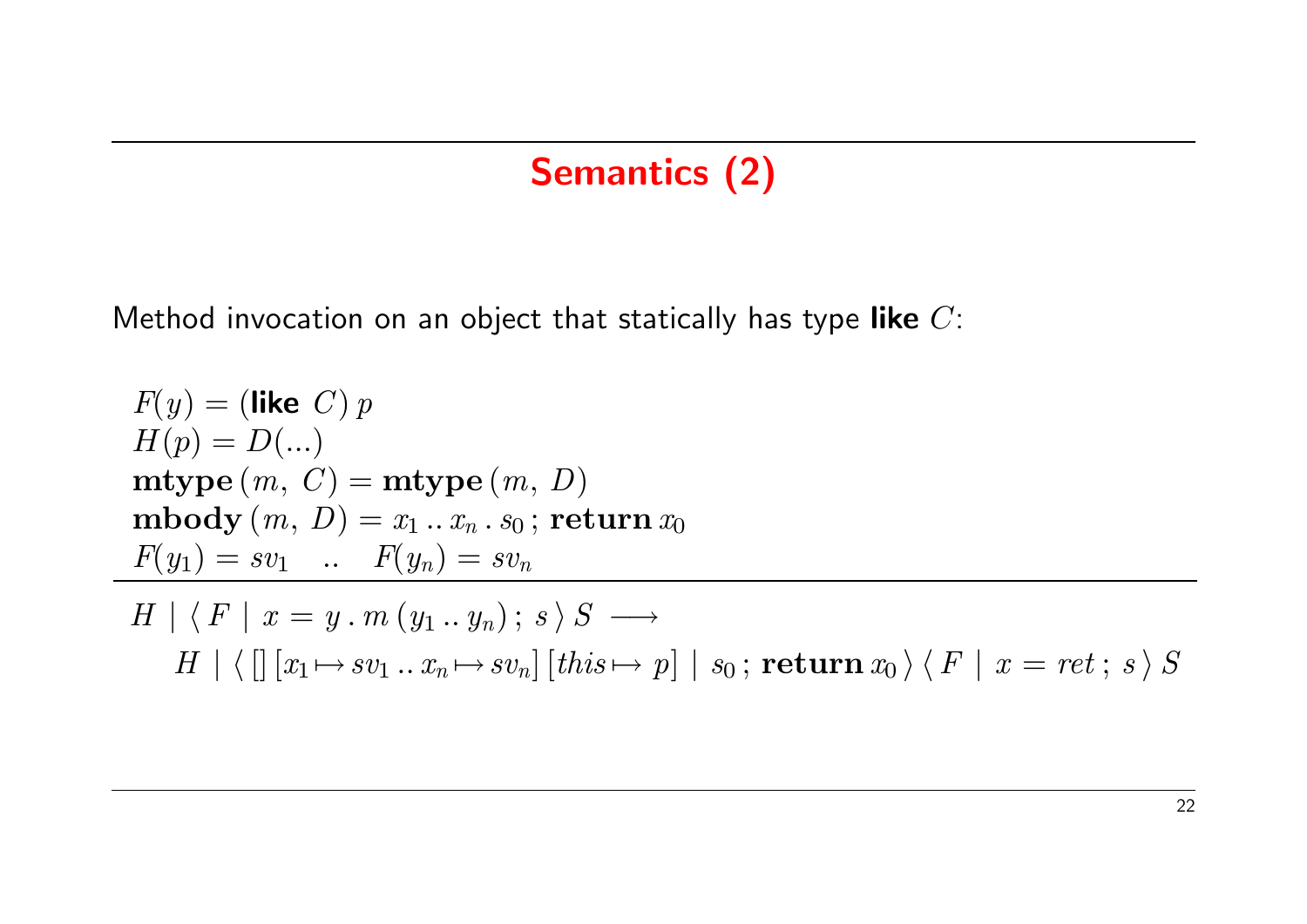## Semantics (3)

Method invocation on an object that statically has type dyn:

$$
F(y) = (\text{dyn}) p
$$
  
\n
$$
H(p) = C(...)
$$
  
\n**mype**  $(m, C) = t_1 ... t_n \rightarrow t$   
\n**mbody**  $(m, C) = x_1 ... x_n . s_0$ ; **return**  $x_0$   
\n
$$
F(y_1) = sv_1 ... F(y_n) = sv_n
$$
  
\n
$$
\frac{T_H(sv_1) <: t_1 ... T_H(sv_n) <: t_n}{T_H(sv_1) <: t_1 ... T_H(sv_n) ; s \rangle S} \rightarrow
$$
  
\n
$$
H \mid \langle \left[ \left[ x_1 \mapsto sv_1 ... x_n \mapsto sv_n \right] \left[ this \mapsto p \right] \mid s_0 \right; \text{return } x_0 \rangle \langle F \mid x = (\text{dyn}) \text{ ret}; s \rangle S
$$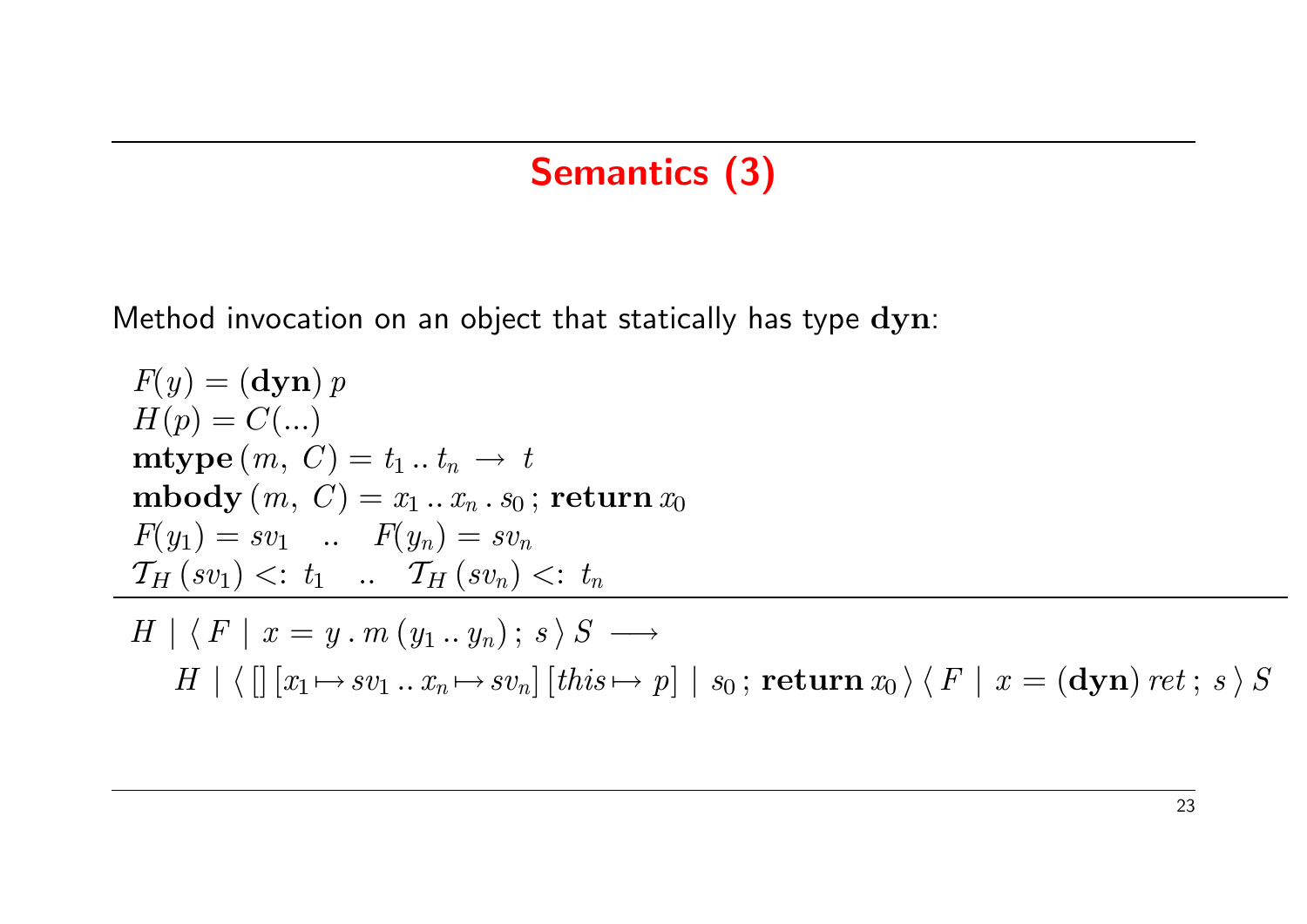### Semantics (4)

The run-time does not need chains of wrappers, as it only needs to record the static view that a variable has of an object:

$$
\begin{array}{c}\n\Gamma \vdash y : t_2 \\
\Gamma \vdash x : \text{like } C \\
\hline\n\Gamma \vdash x = (\text{like } C) y\n\end{array}
$$

$$
\frac{F(y) = w p}{H | \langle F | x = (\text{like } C) y; s \rangle S \longrightarrow H | \langle F [x \mapsto (\text{like } C) p] | s \rangle S}
$$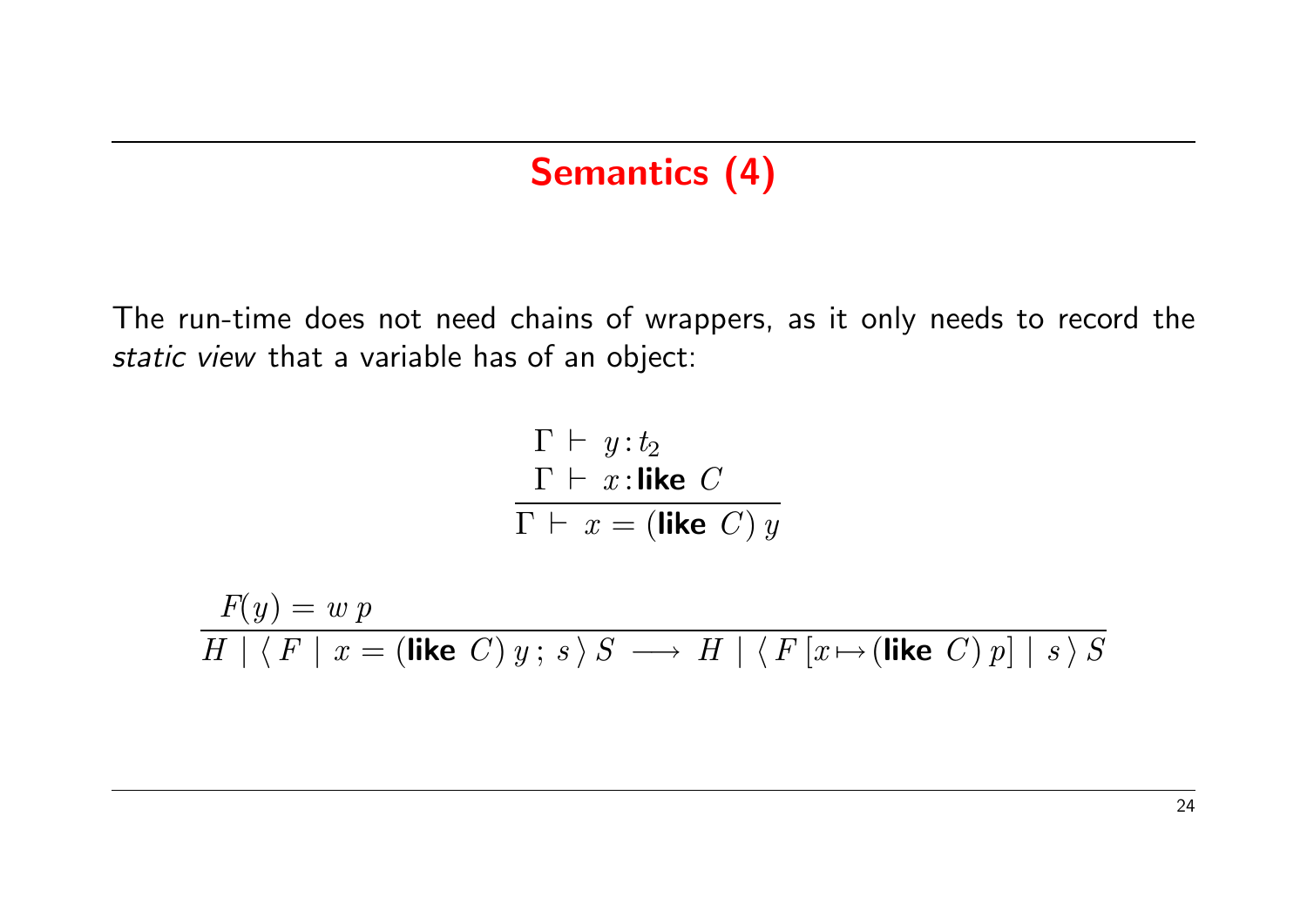### Nice properties

Preservation the run-time invariant is preserved through reductions;

**Progress** if a program is stuck, then it attempted to execute  $x = y.m(y_1,..,y_n)$ and  $\Gamma(y)$  = like C or  $\Gamma(y)$  = dyn, or (...usual conditions on null-pointers and downcasts...).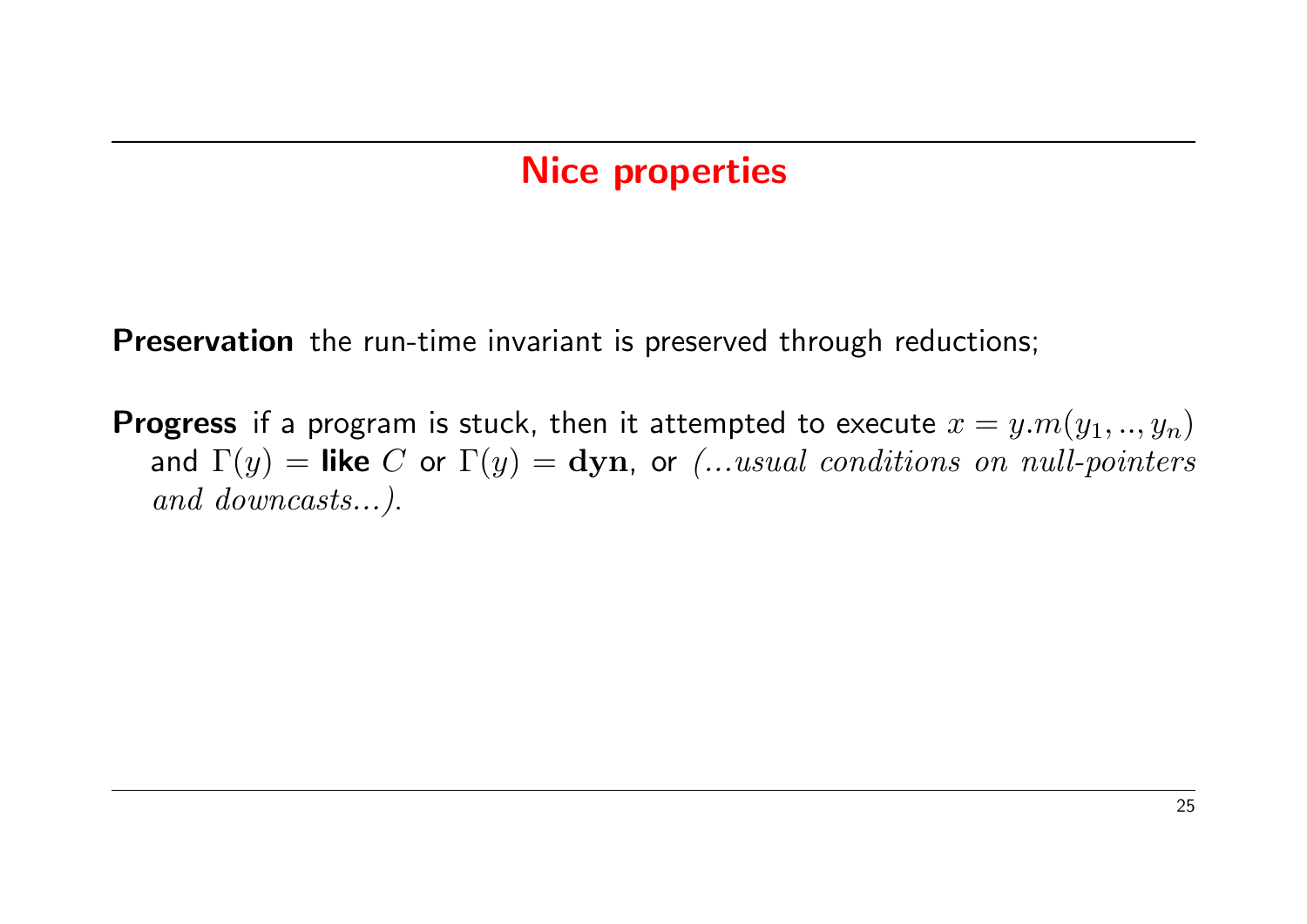#### Implementation without run-time wrappers

The run-time implements three dispatch functions:

- $x = y.m(y_1, ..., y_n)$  dispatch without any run-time type check;
- $x = y$ . like  $C$   $m(y_1, ..., y_n)$  check that the method m exists in the actual object, and has the type declared in  $C$ ;
- $x = y_{\text{cdyn}} m(y_1, ..., y_n)$  check that the method m exists in the actual object, and that the type of the arguments is compatible with the type of  $m$ .

Given an program and a type derivation, we compile method invocations to the appropriate dispatch function:

**compile** 
$$
y.m(y_1,..,y_n)
$$
  $\Gamma = y.m(y_1,..,y_n)$  if  $\Gamma(y) = C$   
\n $y.\text{like } C \ m(y_1,..,y_n)$  if  $\Gamma(y) = \text{like } C$   
\n $y.\text{dyn}m(y_1,..,y_n)$  if  $\Gamma(y) = \text{dyn}$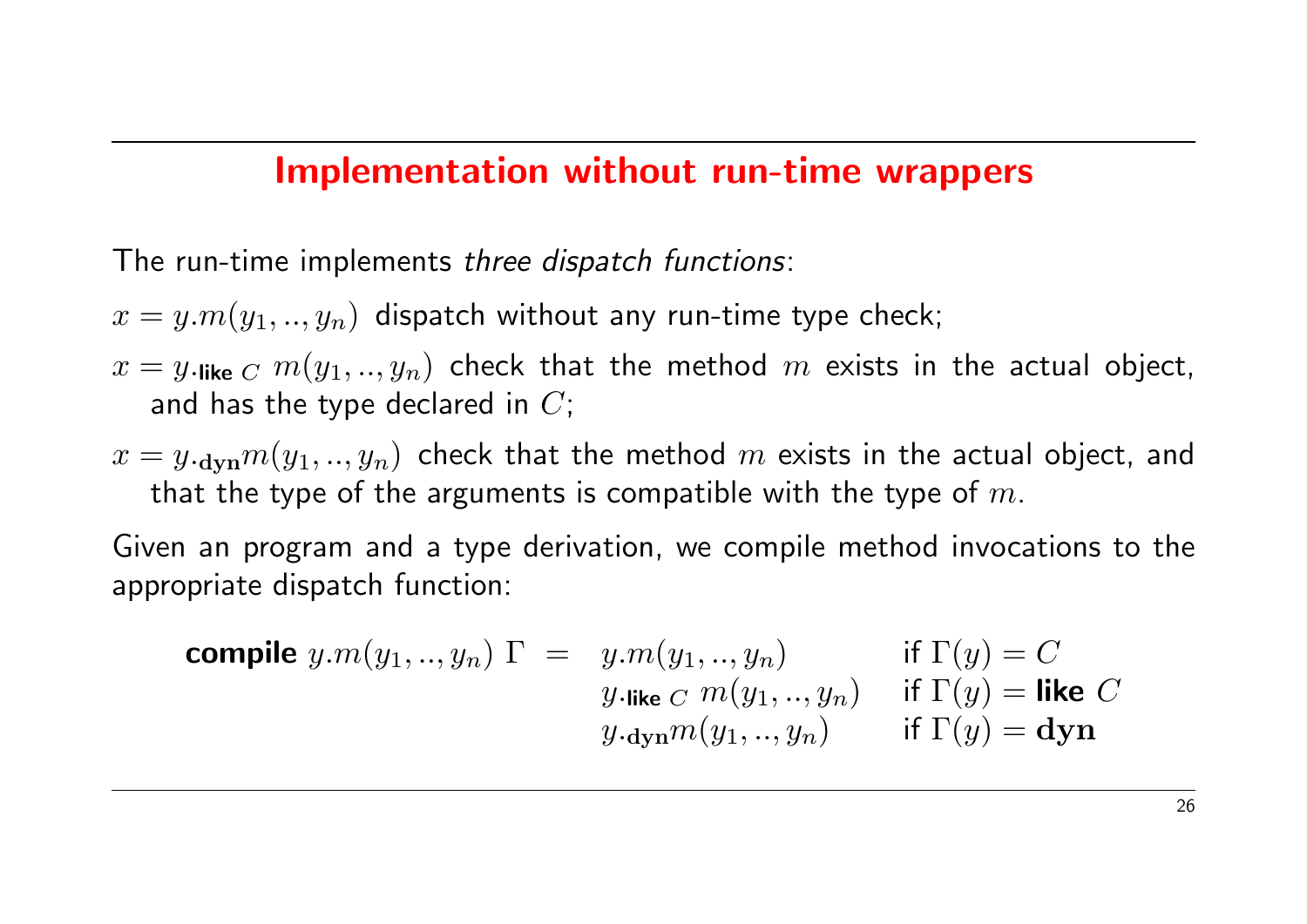## Correctness of compilation

Let  $\sigma_s$  range over well-typed states of the semantics and let  $\sigma_i$  range over well-typed states of the implementation.

We say that  $\sigma_s \triangleleft \sigma_i$  if  $\sigma_i$  is obtained from  $\sigma_s$  by

- 1. erasing all the wrappers;
- 2. compiling all the statements that appear in all the stack frames.

#### Theorem.

If  $\sigma_s \triangleleft \sigma_i$  and  $\sigma_s \rightarrow \sigma_s'$  $_s'$  then there exists a  $\sigma_i'$  $\sigma'_i$  such that  $\sigma_i \rightarrow \sigma'_i$  $\sigma'_i$  and  $\sigma'_s \triangleleft \sigma'_i$ .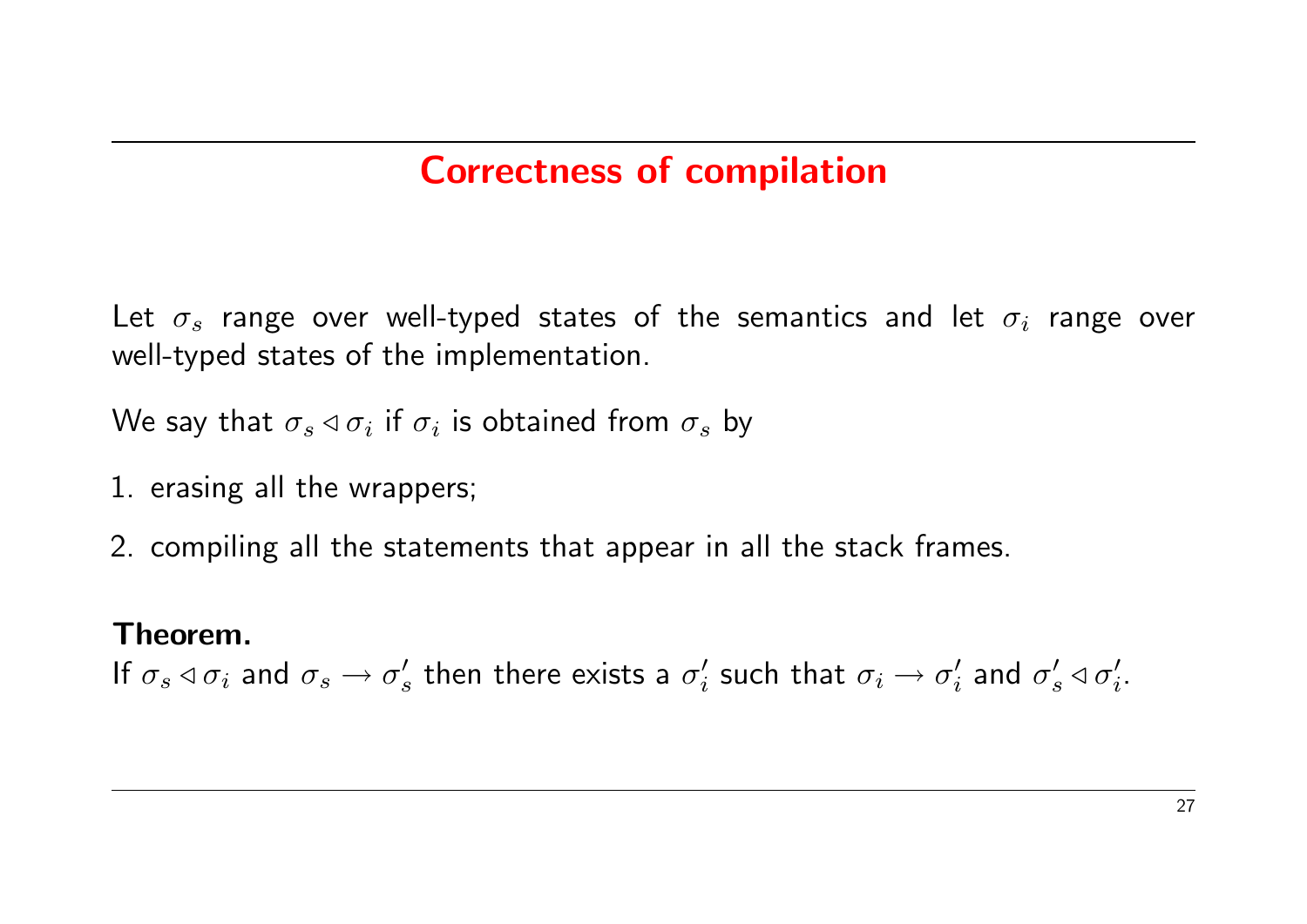#### Rewards

fun  $a(i, j) = 1.0 / ((i + j) * (i + j + 1) >> 1) + i + 1);$ 

i,j:dyn 87 bytecode instructions, 8 new frames, 8 new objects

i,j:Int32 29 bytecode instructions, 0 new frames, 1 new object

i,j:like Int32 42 bytecode instructions, 3 new frames, 3 new objects

And in practice?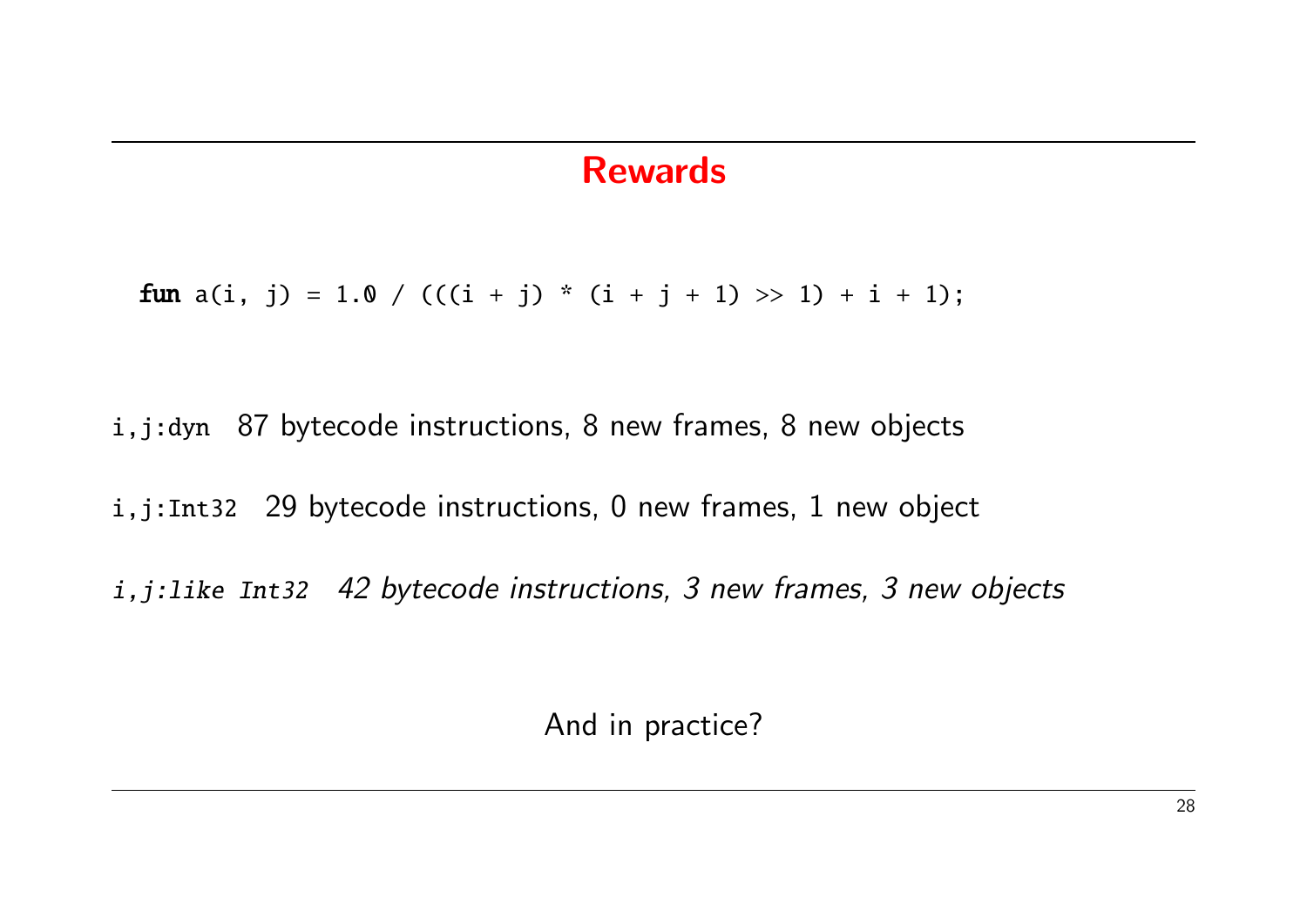#### More rewards

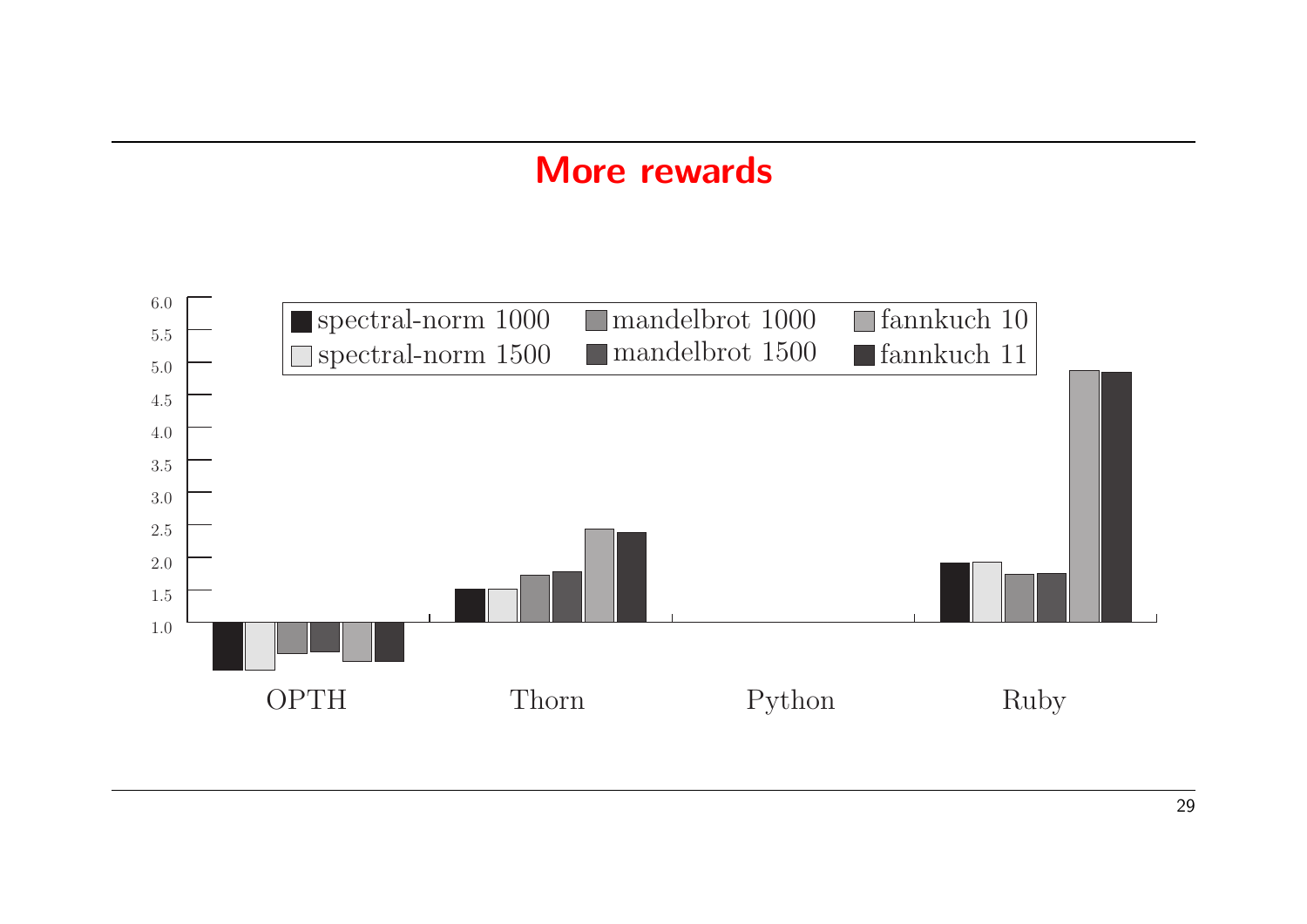### Experience: porting Pwiki from Python to typed Thorn

- About 1000 lines of code and 1000 lines of libraries;
- at first, we typed all the function arguments with like types; it was always possible to run the program, even when only part of it had annotations
- then we strenghtened the annotations, using concrete types whenever possible; some parts of the code were left untyped
- found one error (a test  $s < 10$  where s is always string).